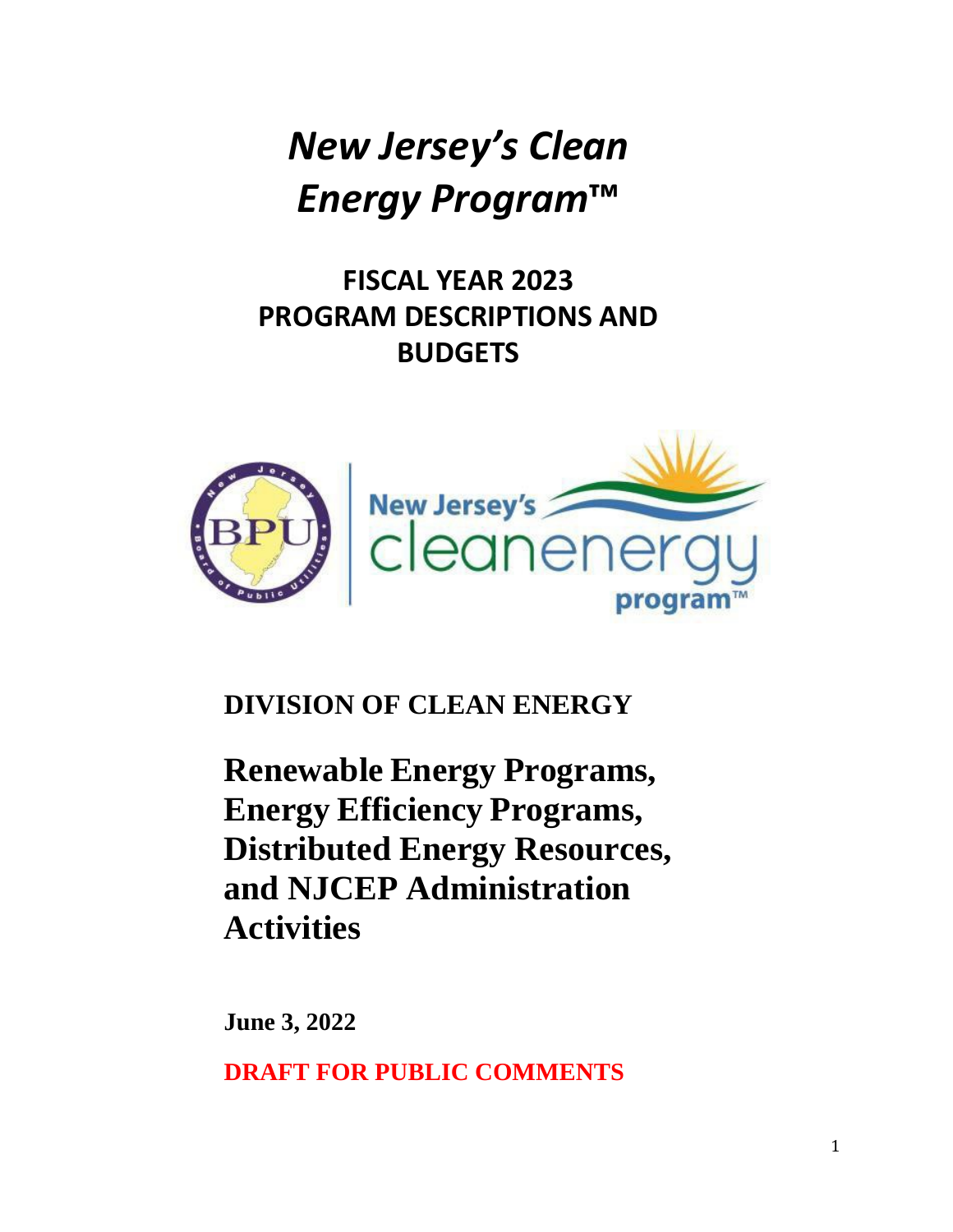# Table of Contents

| EMP Strategy 1: Reduce Energy Consumption and Emissions from the Transportation Sector 4                                                                                   |  |
|----------------------------------------------------------------------------------------------------------------------------------------------------------------------------|--|
|                                                                                                                                                                            |  |
|                                                                                                                                                                            |  |
|                                                                                                                                                                            |  |
|                                                                                                                                                                            |  |
|                                                                                                                                                                            |  |
|                                                                                                                                                                            |  |
|                                                                                                                                                                            |  |
| EMP Strategy 2: Accelerate Deployment of Renewable Energy and Distributed Energy                                                                                           |  |
|                                                                                                                                                                            |  |
|                                                                                                                                                                            |  |
|                                                                                                                                                                            |  |
|                                                                                                                                                                            |  |
|                                                                                                                                                                            |  |
|                                                                                                                                                                            |  |
| EMP Strategy 3: Maximize Energy Efficiency and Conservation and Reduce Peak Demand14                                                                                       |  |
|                                                                                                                                                                            |  |
|                                                                                                                                                                            |  |
|                                                                                                                                                                            |  |
|                                                                                                                                                                            |  |
|                                                                                                                                                                            |  |
|                                                                                                                                                                            |  |
|                                                                                                                                                                            |  |
| EMP Strategy 4: Reduce Energy Consumption and Emissions from the Building Sector18                                                                                         |  |
|                                                                                                                                                                            |  |
| EMP Strategy 5: Decarbonize and Modernize New Jersey's Energy System20                                                                                                     |  |
|                                                                                                                                                                            |  |
| EMP Strategy 6: Support Community Energy Planning and Action with an Emphasis on<br>Encouraging and Supporting Participation by Low- and Moderate-Income and Environmental |  |
|                                                                                                                                                                            |  |
|                                                                                                                                                                            |  |
|                                                                                                                                                                            |  |
|                                                                                                                                                                            |  |
|                                                                                                                                                                            |  |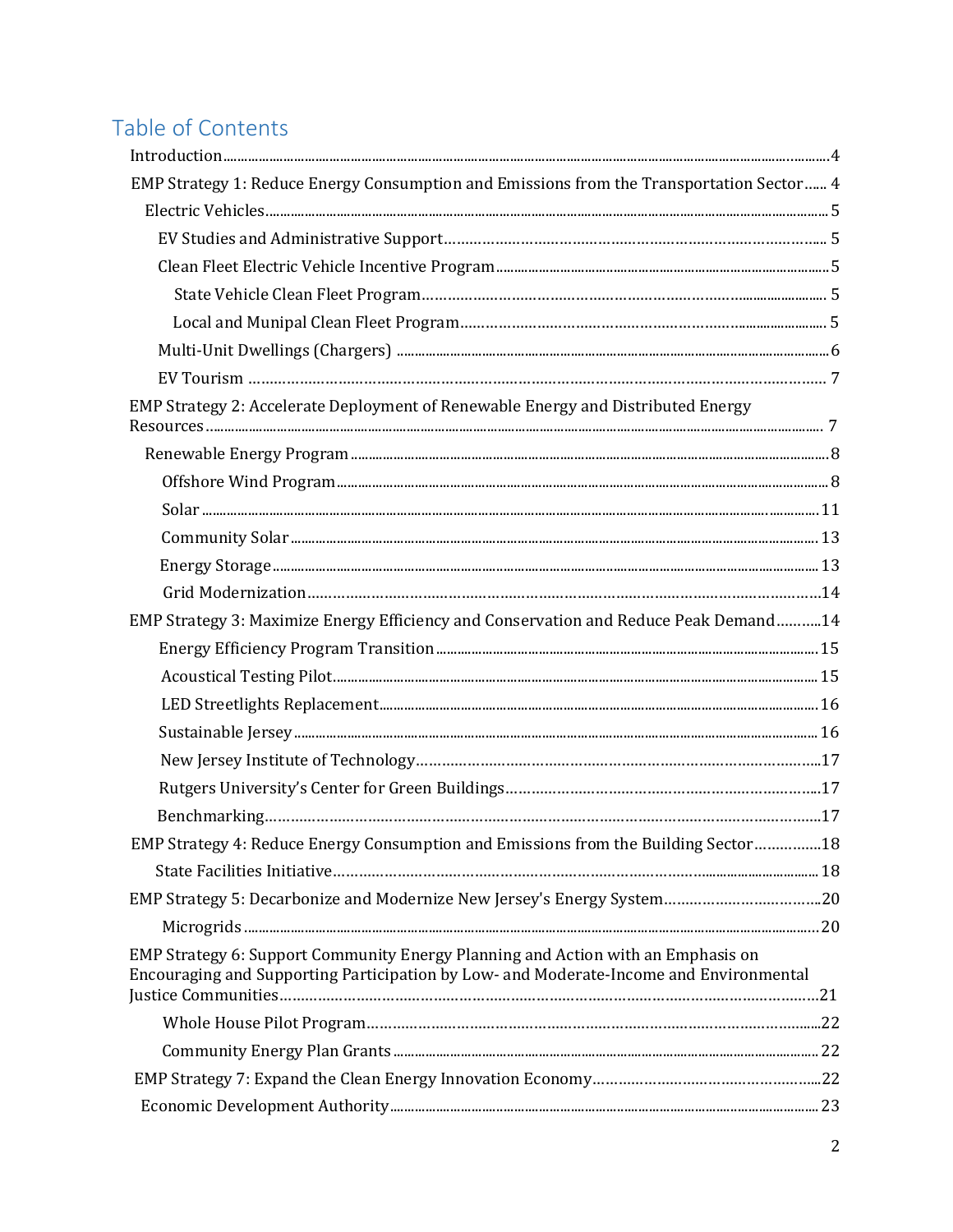<span id="page-2-0"></span>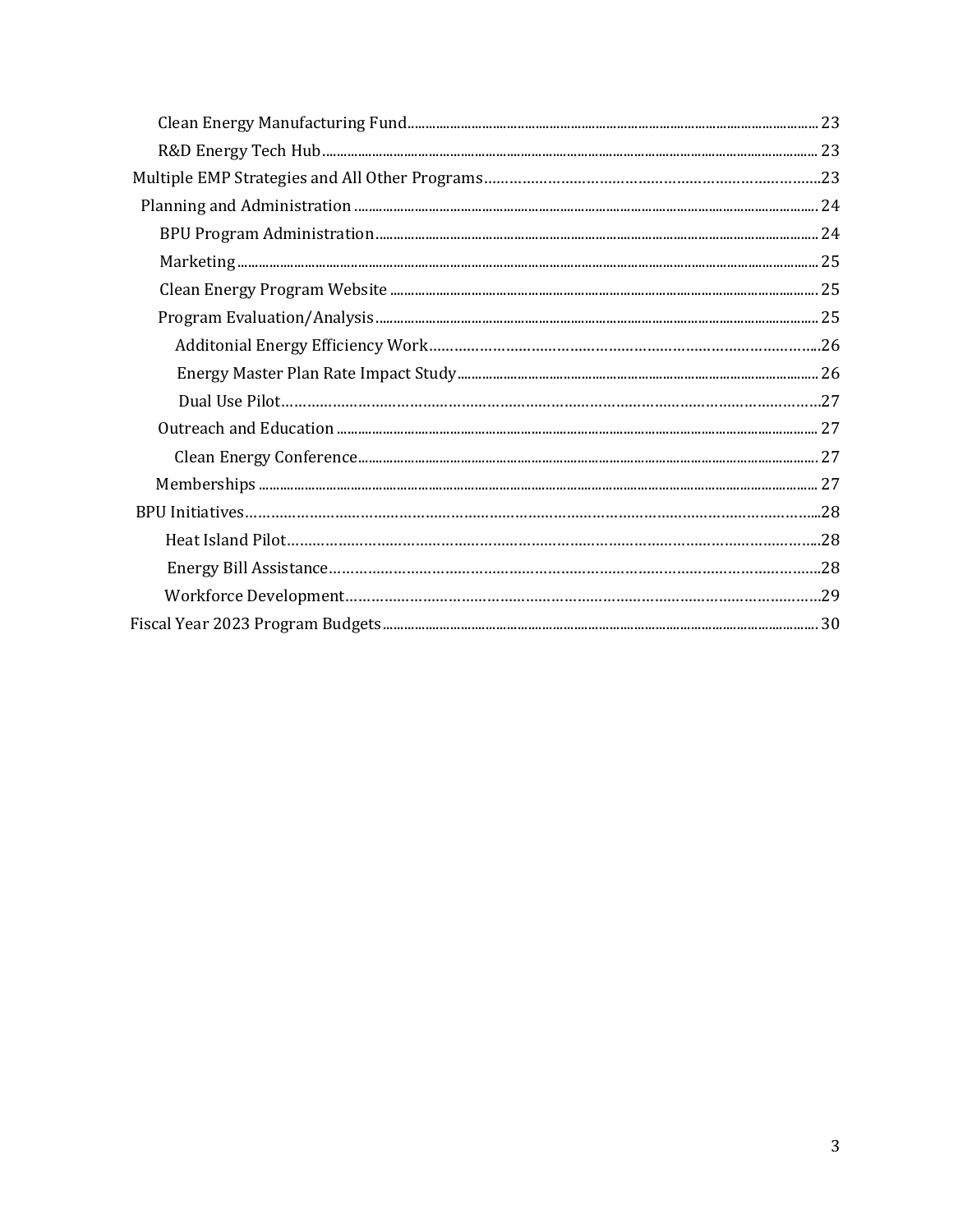#### **Introduction**

On January 27, 2020, the 2019 Energy Master Plan ("EMP")[1](#page-3-0) was unveiled following months of research, review, and stakeholder input. The EMP outlines seven key strategies to achieve 100% clean energy by 2050: reduce energy consumption and emissions from the transportation sector; accelerate deployment of renewable energy and distributed energy resources; maximize energy efficiency and conservation and reduce peak demand; reduce energy consumption and emissions from the building sector; decarbonize and modernize New Jersey's energy system; support community energy planning and action in underserved communities; and expand the clean energy innovation economy.

As the lead State agency tasked with the development and implementation of the 2019 EMP, the New Jersey Board of Public Utilities ("BPU" or the "Board") and its Division of Clean Energy ("DCE"), through the NJCEP budget, provides funding to many of the core programs that address the seven key EMP strategies. The Fiscal Year 2023 ("FY23") Compliance Filing provides program descriptions and budgets for the NJCEP.

The NJCEP is a signature initiative of the BPU that promotes increased energy efficiency ("EE"); the use of clean, renewable sources of energy, including solar and wind ("RE"); and distributed energy resources ("DER"). The results for New Jersey are a stronger economy, less pollution, lower costs, and reduced demand for electricity and natural gas. The NJCEP offers financial incentives, programs, and services for residential, commercial, and governmental customers.

Additionally, in fiscal year 2021 ("FY21"), the Office of Clean Energy Equity ("OCEE") was added to the DCE. The OCEE oversees the development and implementation of clean energy policies, technologies, and programs, including workforce development and EE programs, to better serve New Jersey's overburdened communities ("OBC") and to ensure equitable participation in clean energy programs and distribution of related benefits. Working with other BPU teams, the OCEE is ensuring that programs are developed and implemented through an equity lens, while leveraging the many existing DCE programs that aim to serve OBC.

# **EMP Strategy 1: Reduce Energy Consumption and Emissions from the Transportation Sector**

This strategy centers its attention on decarbonizing the transportation sector through vehicle electrification, reducing vehicle miles traveled, and lowering port and airport emissions. To support electric vehicle ("EV") adoption, several key NJCEP programs have been created through Board action and State appropriation to provide incentives to individuals and local and State government agencies to offset a portion of the upfront costs of purchasing EVs. In addition to the \$30 million annual appropriation, described in detail

<span id="page-3-0"></span><sup>1</sup> New Jersey Board of Public Utilities, 2019 New Jersey Energy Master Plan: Pathway to 2050*,* available at [https://nj.gov/bpu/pdf/publicnotice/NJBPU\\_EMP.pdf](https://nj.gov/bpu/pdf/publicnotice/NJBPU_EMP.pdf)*.*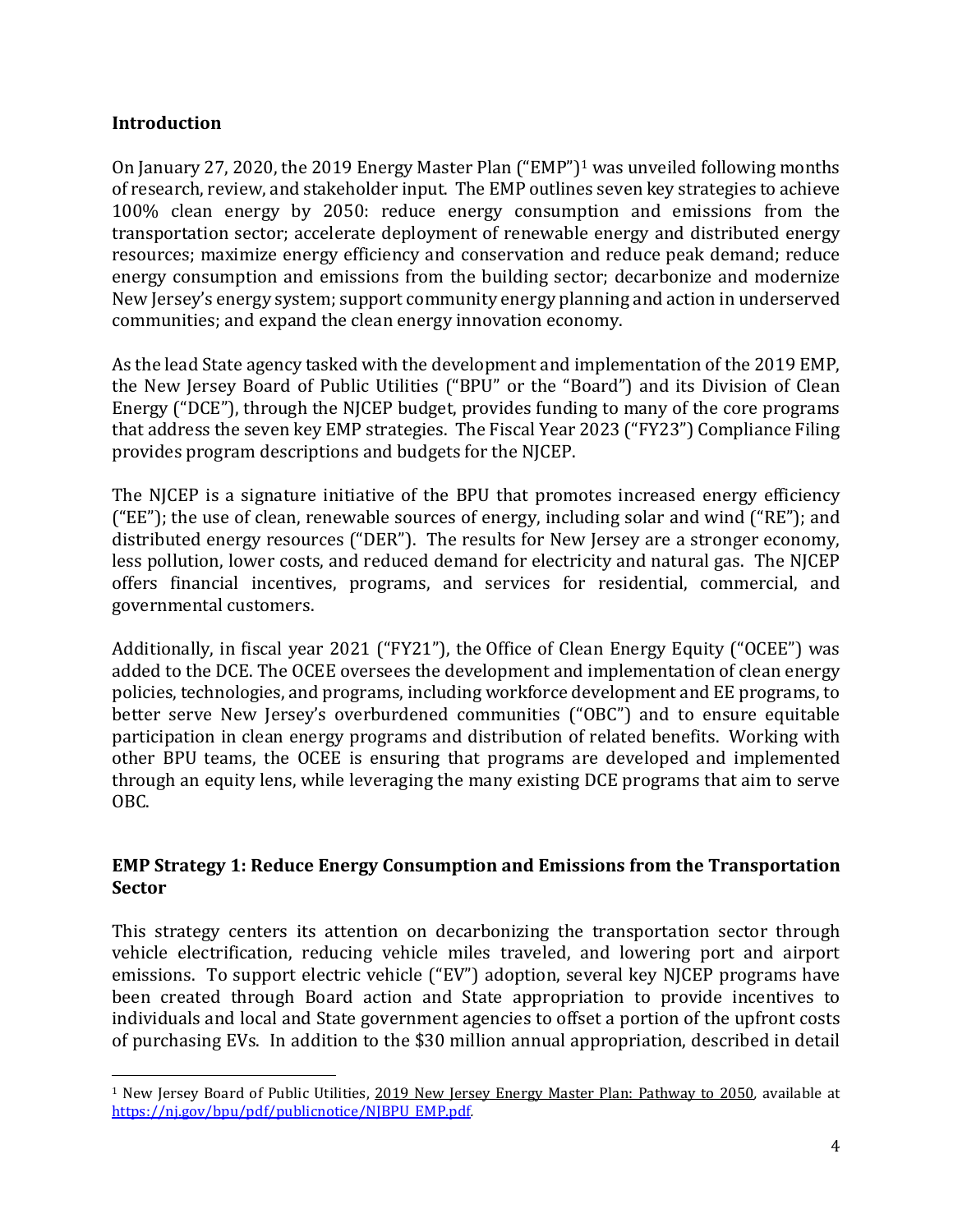in the Charge Up New Jersey Compliance Filing, the below programs will receive funding to support the BPU's continuing efforts to electrify transportation.

# <span id="page-4-0"></span>**Electric Vehicles**

# EV Studies and Administrative Support

The transition to electrified transportation will take considerable effort and will require new skill sets and studies in order to ensure we are creating an equitable, accessible EV ecosystem. This funding will allow for support for the BPU's EV EcoSystem plans. Included in this funding is the FY22 proposal to undergo an EV Grid Assessment to better understand the impacts that EV charging will have on the grid and the necessary investments that must be made to build out a comprehensive EV EcoSystem. In addition, Staff proposes to use these funds to address the need to aggregate the data from charging stations funded by State and utility incentive programs and to create an EV incentive portal for the State of New Jersey.

# <span id="page-4-1"></span>Clean Fleet Electric Vehicle Incentive Program

In FY20 and FY21, the BPU utilized USDOE funds for a pilot program to incentivize EV adoption in local and State government fleets, referred to as the Clean Fleet Electric Vehicle Incentive Program ("Clean Fleet Program"). In FY22, the program was funded by both SBC and State General Fund appropriations. The primary goal of the Clean Fleet Program is to improve New Jersey's air quality and assist local and State government authorities' transition to electrically fueled fleets.

#### *State Vehicle Clean Fleet Program*

The EV Act (L. 2019, c. 362) established goals to encourage the electrification of the State's non-emergency light-duty fleet vehicles. The EV Act calls for at least 25 percent of the fleet to be plug-in EVs by 2025 and 100 percent by 2035. Additionally, EMP Goal 1.1.5 seeks to convert the State's light-duty fleet to EVs. To achieve these goals, the BPU will continue the program in FY23 to assist in funding the increased up-front costs associated with the adoption of light-duty EVs for the State's fleets. By making the switch to EVs, fleets can realize the benefits of decreased fueling and maintenance costs while also decreasing their emissions and acting as a role model for local residents.

# *Local and Municipal Clean Fleet Program*

The original iteration of the local and municipal clean fleet program launched on December 1, 2019, and has, to date, assisted over thirty government entities to purchase a battery vehicle and/or charging equipment.

As this program directly impacts the goals set forth in the EV Act, specifically promoting EV adoption in State and local government fleets, the Clean Fleet Program will continue in FY23 under the NJCEP. Eligible entities for this incentive will be municipalities, local schools,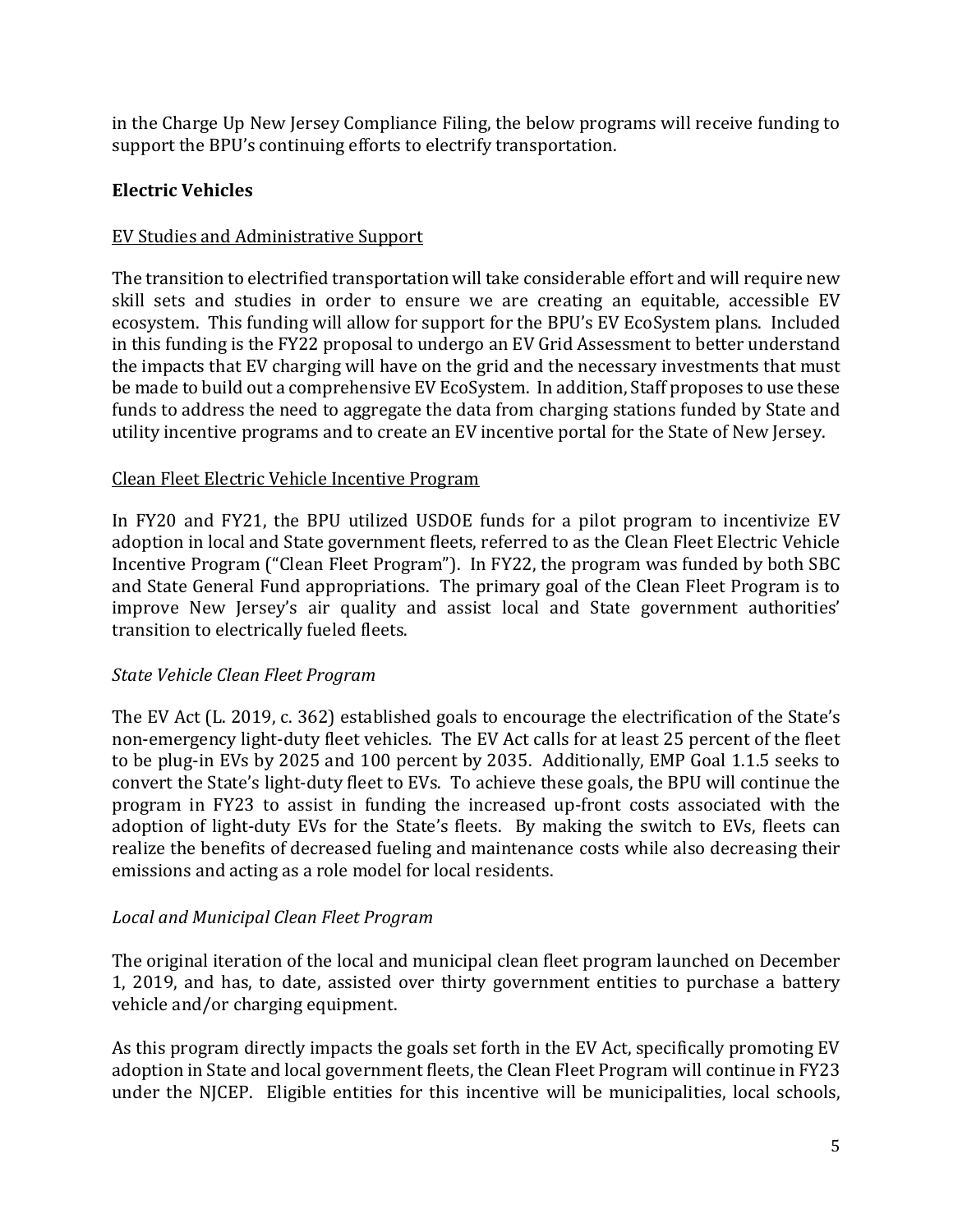municipal commissions, State agencies or boards, State commissions, State universities, community colleges, and county authorities. Under the Clean Fleet Program, State Fleets will have a total budget of \$6 million in carryforward funding and local entities will have a total budget of \$4 million in new and carryforward funding.

Through a rolling application process, applicants may apply for a \$4,000 incentive for up to ten light-duty battery EVs as well as incentives for EV chargers for local and county entities. State entities will be eligible for up to 20 light-duty battery EVs and up to ten EV chargers. Applicants may receive \$5,000 per public charger (up to the cost of the charger) and \$4,000 per fleet chargers (up to the cost of the charger). The number of vehicles and chargers an entity is eligible for will be determined by population size of the government the entity serves. Grants will be reviewed by Staff, assessed, and awarded on a rolling basis contingent upon program funding, with priority given to applicants who would be adding their first EV to their fleet. Eligible applicants who are in an overburdened municipality, as defined by the OCEE, are eligible for a 50 percent bonus, to be provided as either an additional incentive amount or eligibility for additional chargers and vehicles.

Awards shall be in the form of a reimbursement, based on proof of purchase of a new eligible battery EV and/or charging equipment. All applicants will be required to complete a Grant Reimbursement Form in order to receive their grant award. Vehicles and chargers may be ordered prior to award approval but may not be purchased prior to award. The vehicle listed on the application is required to be the same year, make, and model listed on the Grant Reimbursement Form. Eligible vehicle(s) must be purchased and received in order to submit the Grant Reimbursement Form.

All charger incentives require that the charger be a dual-port charger that has been preapproved by the State. The Clean Fleet incentive may be stacked with utility make-ready incentives, up to the amounts allowed by the utility's stipulation of settlement. The Clean Fleet charger incentive may not be stacked with DEP's It Pay\$ to Plug In Program for the same charger.

# Multi-Unit Dwellings

Recognizing that one of the major obstacles to EV adoption is the inability to charge at your residence and acknowledging that residents of low-income and overburdened communities are more often impacted by this obstacle, the Board created the Multi-Unit Dwelling EV charging incentive ("MUD Program") in 2021. The EV Act calls for at least 15 percent of all MUDs to have EV chargers by December 2025. Also, EMP Goal 1.1.2 calls for the State to focus on the best ways to deploy charging infrastructure throughout the State. Utilizing legislatively appropriated funds in FY22, the program was originally budgeted at \$1 million and by May 2022 had received over \$2.5 million in applications. Given the success of the program, Staff are proposing a \$4 million dollar budget for the MUD Program for FY23.

The incentive provides \$4,000 for the cost of a level two charger (up to the cost of the charger) for up to six chargers per site. All charger incentives require that the charger be a dual-port charger that has been pre-approved by the State. The MUD incentive may be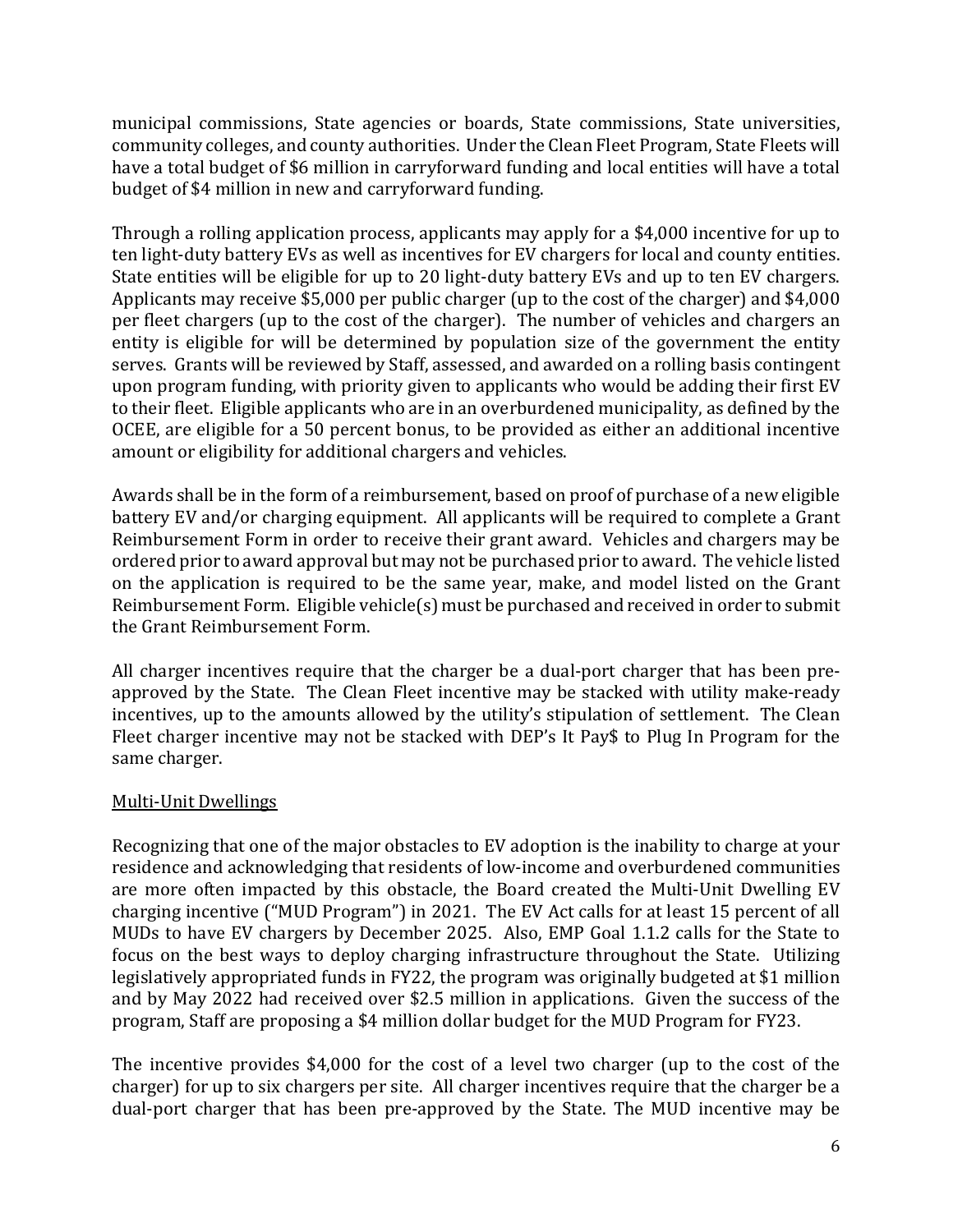stacked with utility make-ready incentives, up to the amounts allowed by the utility's stipulation of settlement. The MUD incentive may not be stacked with DEP's It Pay\$ to Plug In Program for the same charger.

Eligible entities include apartments, condominiums, or mixed residential locations that feature a minimum of five units and have dedicated off-street parking.

Grants will be reviewed by Staff, assessed, and awarded on a rolling basis contingent upon program funding, with priority given to applicants who would be adding their first EV to their fleet. Eligible applicants who are in an overburdened municipality, as defined by the OCEE, are eligible for a 50 percent bonus.

#### EV Tourism

Range anxiety continues to be an obstacle to EV adoption, as many people are concerned that an EV will hinder their ability to take longer trips. In furtherance of EMP Goal 1.1.2, which examines ways to deploy charging infrastructure throughout the State, the Board's EV Tourism Program was designed to encourage the building of more corridor and community chargers throughout New Jersey, reducing range anxiety for our residents, and encouraging EV driving tourists to choose New Jersey as their tourism destination. In addition, the EV Act calls for at least 20 percent of franchised locations to have EV chargers by December 2025.

The incentive provides \$5,000 for the cost of a level two charger (up to the cost of the charger) for up to 6 chargers per site, or for \$50,000 for the cost of a fast charger (up to the cost of the charger) for up to 2 chargers per site. All charger incentives require that the charger be a dual-port charger that has been pre-approved by the State. The EV Tourism incentive may be stacked with utility make-ready incentives, up to the amounts allowed by the utility's stipulation of settlement. The EV Tourism incentive may not be stacked with DEP's It Pay\$ to Plug In Program for the same charger.

Grants will be reviewed by Staff, assessed, and awarded on a rolling basis contingent upon program funding, with priority given to applicants who would be adding their first EV to their fleet. Eligible applicants who are in an overburdened municipality, as defined by the OCEE, are eligible for a 50 percent bonus.

# **EMP Strategy 2: Accelerate Deployment of Renewable Energy and Distributed Energy Resources**

This strategy seeks to address the State's efforts to accelerate the deployment of renewable energy and distributed energy resources. Two key components of this strategy are to maximize the development of offshore wind ("OSW") and solar energy. As part of the NJCEP, the BPU is tasked with overseeing the OSW and solar programs that will help the State achieve Governor's Murphy's clean energy goals in the most equitable, cost-effective, and efficient ways.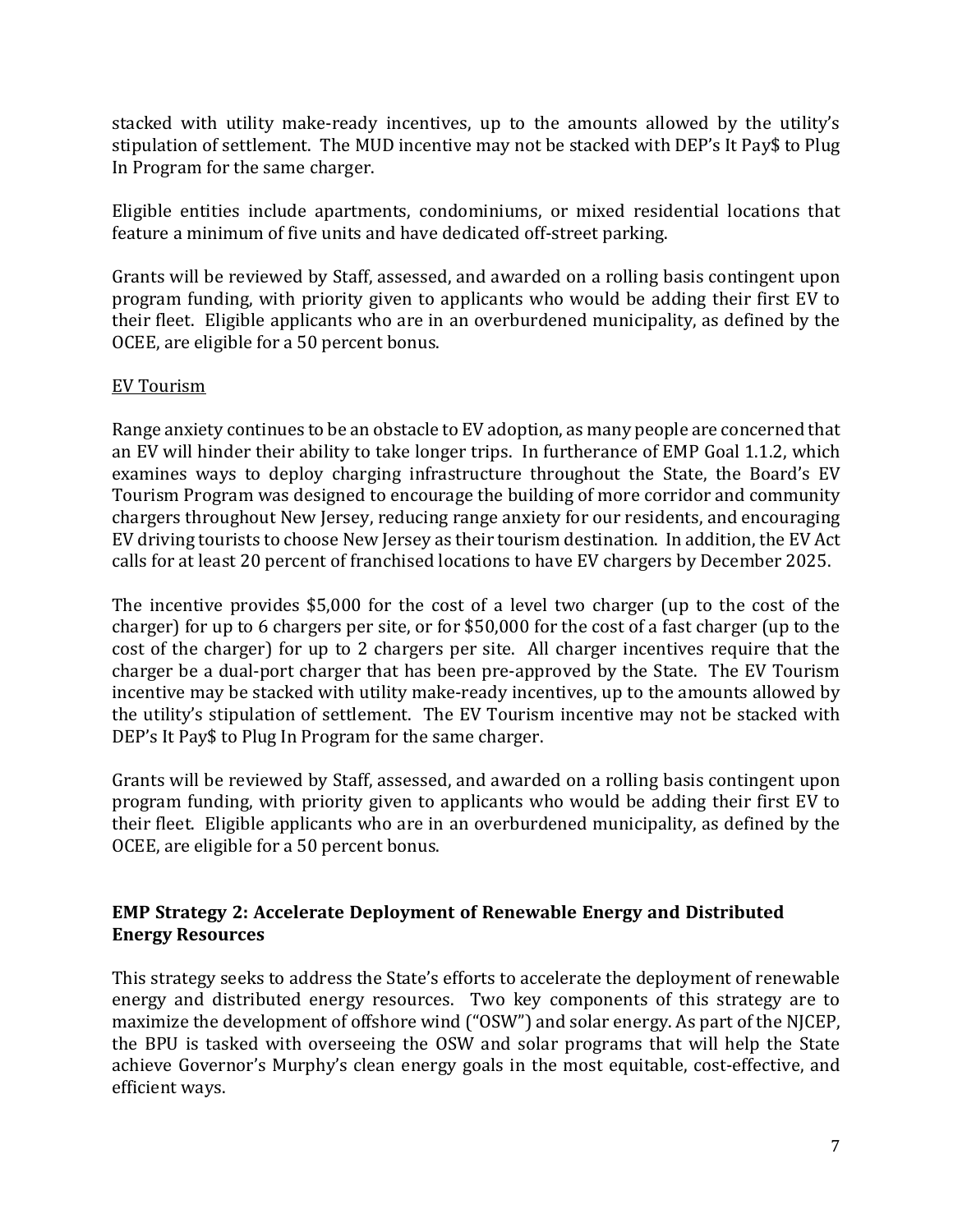#### <span id="page-7-0"></span>**Renewable Energy Programs**

#### <span id="page-7-1"></span>Offshore Wind Program

Executive Order 8[2](#page-7-2) called upon all State agencies with responsibility under the Offshore Wind Economic Development Act ("OWEDA") (statute amending L. 2007, c. 340 and L. 1999, c. 23) to work collaboratively towards achieving the goal of 3,500 MW of offshore wind ("OSW") by 2030 and to establish a vibrant offshore wind market in New Jersey and in the region. Executive Order 92, maintaining the goal of establishing a vibrant offshore wind market, increased the goal to 7,500 MW by 2035, which is consistent with EMP Goal 2.2.

In September 2018, the Board announced the opening of a competitive solicitation for 1,100 MW, at the time the largest single state solicitation in the nation and a framework for future solicitations. A Request for Quotation ("RFQ") was also issued in FY19, for an offshore wind economic consultant to assist in the review and evaluation of the applications received in response to the first solicitation, consistent with OWEDA. The consultant's scope was to evaluate the technical feasibility of proposals, the energy producing capacity underlying project economic performance, energy pricing, cost/benefit analysis, job creation, project financing, and the public subsidy requested. The Board awarded a contract in FY19, with costs to be recovered through the OSW applicants' application fees, as allowed under OWEDA.

The first OSW competitive solicitation resulted in applications from three experienced offshore wind developers that represent multi-billion-dollar investments and hundreds of clean energy jobs for New Jersey. On June 21, 2019, the Board unanimously approved the 1,100 MW Ocean Wind Project to be developed 15 miles off the coast of Atlantic City before 2024 and projected to power an estimated 500,000 homes.

In FY19, the Board retained a consultant for the Offshore Wind Strategic Plan for a two-year term. The Offshore Wind Strategic Plan was started in August 2018 and includes establishing the framework for moving forward in consultation with stakeholders and strategic partners. The draft strategic plan was issued for public comment in the 5th Quarter ("Q5") of FY20<sup>[3](#page-7-3)</sup> and was adopted by the Board and released to the public in September 2020.

On February 28, 2020, the Governor announced a planned solicitation schedule for the full 7,500 MW goal for 2035 to provide transparency to the industry and to show commitment to the development of wind in New Jersey. The solicitation schedule also allows for flexibility to make adjustments to the schedule to capture the best benefits for citizens of the State on issues of cost, development of transmission, supply chain establishment, federal tax credits, and more.

<span id="page-7-2"></span><sup>2</sup> Executive Order No. 8.

<span id="page-7-3"></span><sup>3</sup> On April 14, 2020, New Jersey Governor Phil Murphy signed into law a bill that extended the State's FY20 to September 30, 2020. In order to align with the State's fiscal year, the Board extended the NJCEP FY20 budget.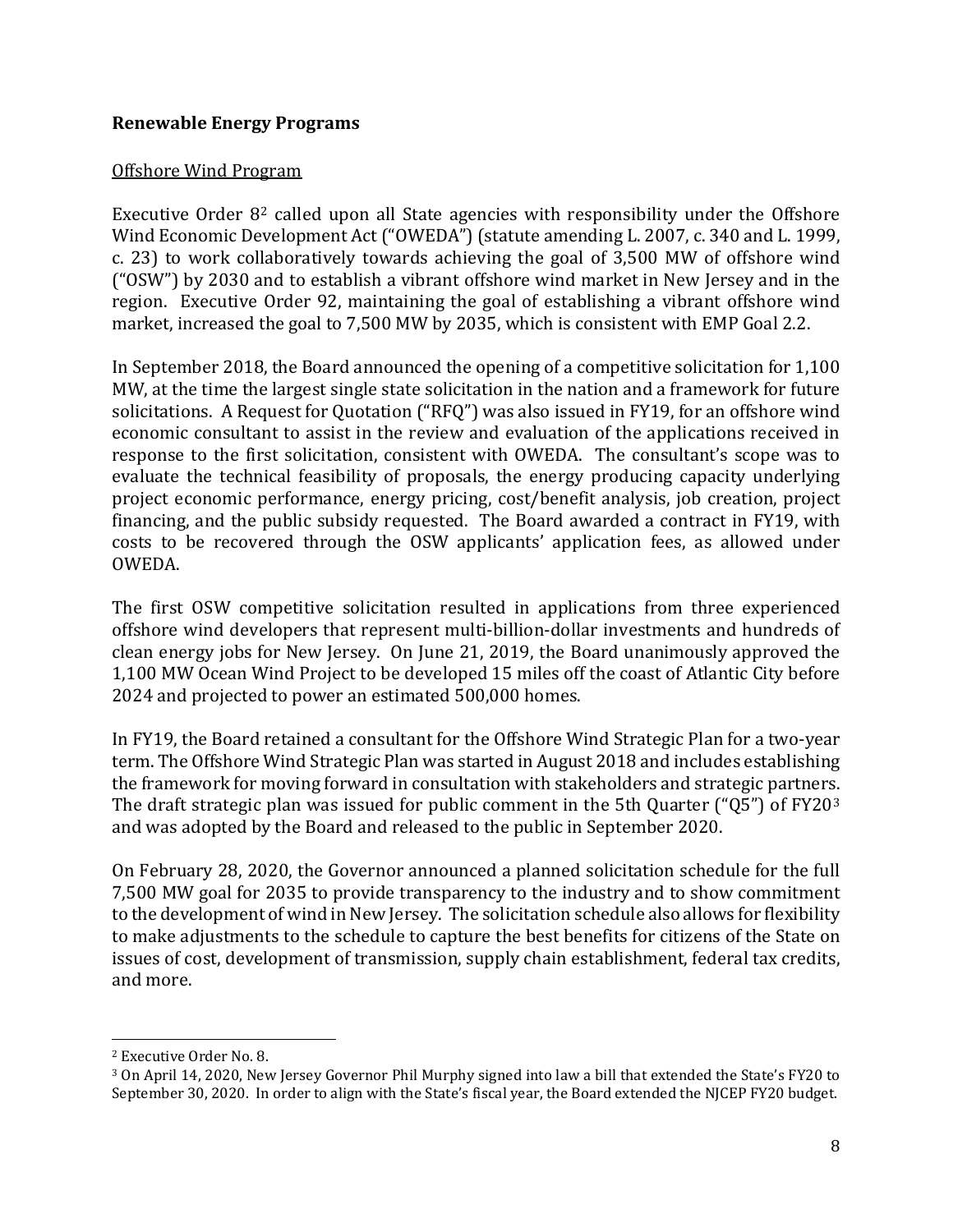An RFQ for an offshore wind economic consultant was issued in FY20 for the development of the second offshore wind solicitation and the review and evaluation of offshore wind project proposals consistent with OWEDA. The review and evaluation again included evaluating the technical feasibility of proposals, the energy producing capacity underlying project economic performance, energy pricing, cost/benefit analysis, job creation, project financing, and the public subsidy requested. The Board awarded a contract in FY20, with a significant portion of the costs to be recovered through the OSW applicants' application fees, as allowed under OWEDA.

In September 2020, a second solicitation was issued for 1,200 to 2,400 MW of OSW ("Solicitation Two"). Evaluation of applications received from two developers in December 2020 resulted in the Board awarding two projects totaling 2,658 MW in June 2021.

Also, in 2020, the Board requested PJM include the State's OSW goal into its regional transmission expansion planning under a PJM process known as the State Agreement Approach ("SAA"). The Board also issued an RFQ for a consultant to assist Staff with the SAA process and a contract was awarded to a qualified consultant.

A solicitation for OSW transmission solutions was issued by PJM on behalf of the Board in April 2021, with proposals received in September 2021. Evaluation of the proposals is ongoing, with a decision by the Board expected in October of 2022.

In FY21, the Board and the South Jersey Port Corporation ("SJPC") entered into a MOU to support the development of critical, first-of-their-kind manufacturing facilities to support New Jersey's growing offshore wind industry ("SJPC MOU"). This is in furtherance to EMP Goals 2.2.2-2.2.4, which seeks to develop the OSW supply chain, infrastructure, and workforce. The SJPC MOU will enable the transfer of \$1.8 million in SBC funding to the SJPC, which will directly aid in the development of the Paulsboro Marine Terminal.

FY22 funding also supported the Board's multi-year membership in the National Offshore Wind Research and Development Consortium.

Also in FY21, the Board entered into an MOU with the Economic Development Authority ("EDA") to support a portion of the development and related expenses of the New Jersey Wind Port ("Wind Port") ("EDA MOU"). The EDA MOU enabled the transfer of \$13.2 million in SBC funding, which will directly support the development of the Wind Port. The Wind Port is intended to be the first purpose-built location for marshalling and manufacturing and is expected to play a critical role in advancing the offshore wind industry in New Jersey, as well as being an economic engine for the State.

On August 16, 2019, Governor Phil Murphy signed Executive Order No. 79 and established a Council for the Wind Innovation and New Development ("WIND") Institute, charged with developing and implementing a plan to create a regional hub for New Jersey's burgeoning offshore wind industry and with building upon the Murphy Administration's commitment to making New Jersey a national leader in offshore wind. The WIND Council includes representatives from the Office of the Secretary of Higher Education, the EDA, the BPU, the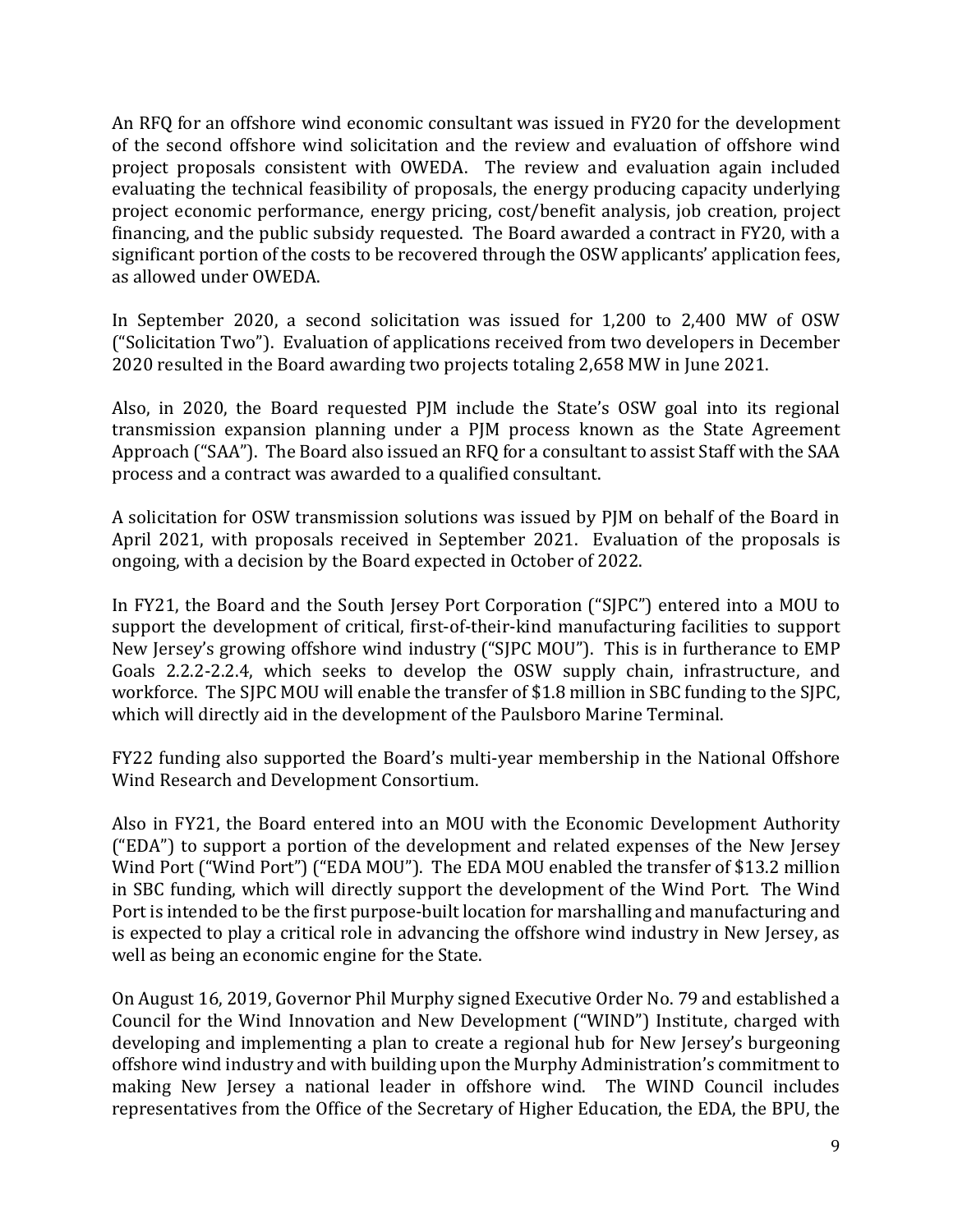Department of Education, the DEP, and the Department of Labor and Workforce Development.

On April 22, 2020, the WIND Council released a report detailing plans for creating the WIND Institute, which will serve as a center for education, research, innovation, and workforce training related to the development of offshore wind in New Jersey and the Northeast and Mid-Atlantic region. The WIND Institute will coordinate and galvanize cross-organizational workforce and innovation efforts to position New Jersey as a leader in offshore wind. A primary function of the WIND Institute will be to act as a centralized hub for offshore wind workforce development by coordinating across stakeholder groups and State agencies to support the development and delivery of programs and facilities that empower New Jersey students and workers to participate in the offshore wind industry. More specifically, a crossgovernmental working group will collaborate with New Jersey's higher education institutions to identify opportunities for students to successfully enter the industry and execute initiatives that will cement these pathways into the industry (e.g., apprenticeships) and address potential barriers for New Jersey workers (e.g., expanding pool of qualified instructors).

While the process to establish the WIND Institute through legislation is ongoing, immediate action is needed to lay a cohesive groundwork for workforce development necessary to support this rapidly growing industry. In FY21, the BPU entered into an MOU with the EDA to provide funding that would support EDA initiatives, including execution of a competitive grant solicitation to develop a Global Wind Organization safety training program and facility in New Jersey; development of a best-in-class wind turbine technician training program; creation of a plan to establish pathways into the offshore wind industry for New Jersey students and workers, driven by a cross-governmental working group to be coordinated by EDA; and design and delivery of a workforce development seminar that will provide local stakeholder groups with insight into the industry's workforce development needs to empower these stakeholder groups to build relevant workforce solutions.

In FY22, the Board entered into a second MOU with the EDA to support the Wind Institute. The funds supported workforce and education programs that address key challenges in expanding stakeholder engagement and understanding about workforce needs and opportunities. These programs included overseeing grant challenges to New Jersey training providers in key skills gap areas, such as offshore wind welding (specifically submerged arc welding), marine transport, offshore wind marshalling, offshore wind power engineering, and/or environmental surveying and monitoring. Funding also supported the development of an offshore wind module to be included as part of STEM concentrations at New Jersey vocational schools, offshore wind seminars, and other engagement activities for businesses and other stakeholders interested in furthering offshore wind workforce development with a particular focus on driving diversity, equity, and inclusion and a workforce skills assessment to ascertain additional workforce development priority areas. In addition, funding allowed for the expansion of Wind Institute research and innovation programs that leverage New Jersey's higher education institutions' assets and expertise to spearhead research and innovation that unlocks market potential and/or specifically addresses challenges facing New Jersey's offshore wind industry. Additional programming would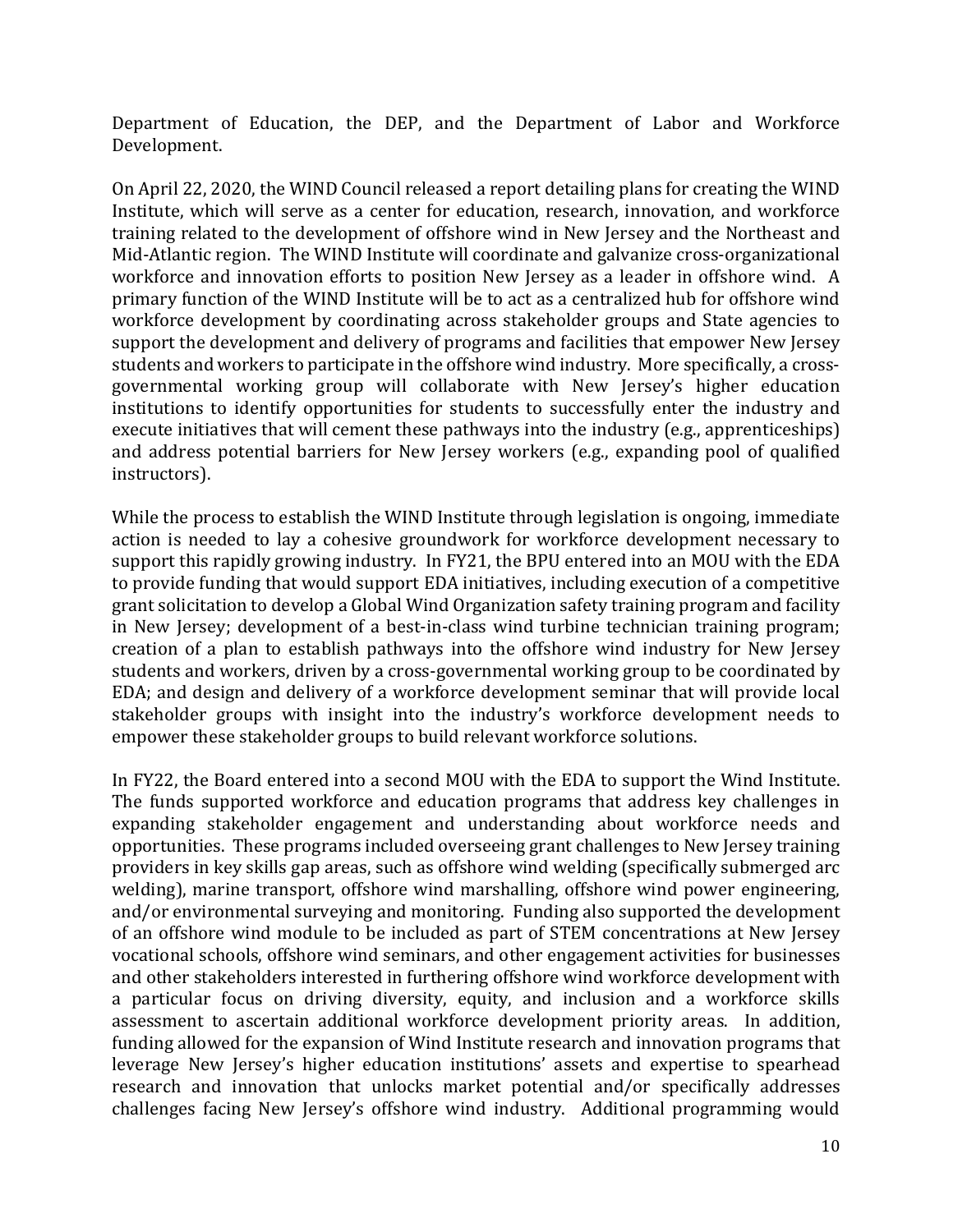support an industry-sponsored grant challenge with public matching funds to drive innovative research and development in the private sector. A portion of the funding was also used for administrative and staffing costs to support the launch of the Wind Institute and to position the Wind Institute as a centralized information hub for offshore wind workforce development, education, research, and innovation and for other operational needs including a space assessment for a physical location for the Wind Institute.

Together, these efforts will enable New Jersey to create a foundation for a targeted and coordinated offshore wind workforce development approach that creates job opportunities for a wide range of New Jersey students and workers.

FY22 funding has also allowed the Rutgers Center for Ocean Observation Leadership ("RUCOOL") to continue the work that it began for the Board in 2017 on oceanographic and atmospheric studies of the waters off of New Jersey's coast.

In FY23, funding is requested for specific activities, including retaining a consultant to assist Staff in the development of a solicitation 3 guidance document and evaluation of solicitation 3 proposals, continued funding for the RUCOOL work, retaining a consultant to update the OSW Strategic Plan, and continued funding of the consultant assisting Staff in the SAA evaluation. Funding is also requested for potential additional initiatives that may arise during FY23.

# <span id="page-10-0"></span>Solar

Pursuant to the Clean Energy Act of 2018 and EMP Goal 2.3.2, the Board is finalizing the transition from its legacy solar incentive program (the "SREC registration program" or "SRP") to a new successor solar program. The SREC registration program closed upon the determination of the Board that 5.1% of the kilowatt hours sold in the state comes from solar electric power generators connected to the state's electric distribution system (5.1% milestone).

The solar transition was conducted in two phases. Phase 1 was the implementation of a Transition Incentive ("TI") Program to provide a bridge between the legacy SREC program and a successor incentive program. The TI Program was approved by the Board in December 2019 and was opened on May 1, 2020 to new projects and projects with a valid SRP registration that did not energize prior to the 5.1% milestone.

Phase 2 was the design and implementation of the new Successor Solar Incentive ("SuSI") Program. On July 28, 2021, the Board approved the new SuSI program, comprised of an Administratively Determined Incentive ("ADI") Program for net metered residential projects, net metered non-residential project 5 MW and under, and community solar projects; and a Competitive Solar Incentive ("CSI") Program for grid supply projects and larger net metered non-residential projects (over 5 MW). The Board also approved the closure of the TI Program to new registrations effective on August 27, 2021. The ADI Program opened to new registrations on August 28, 2021.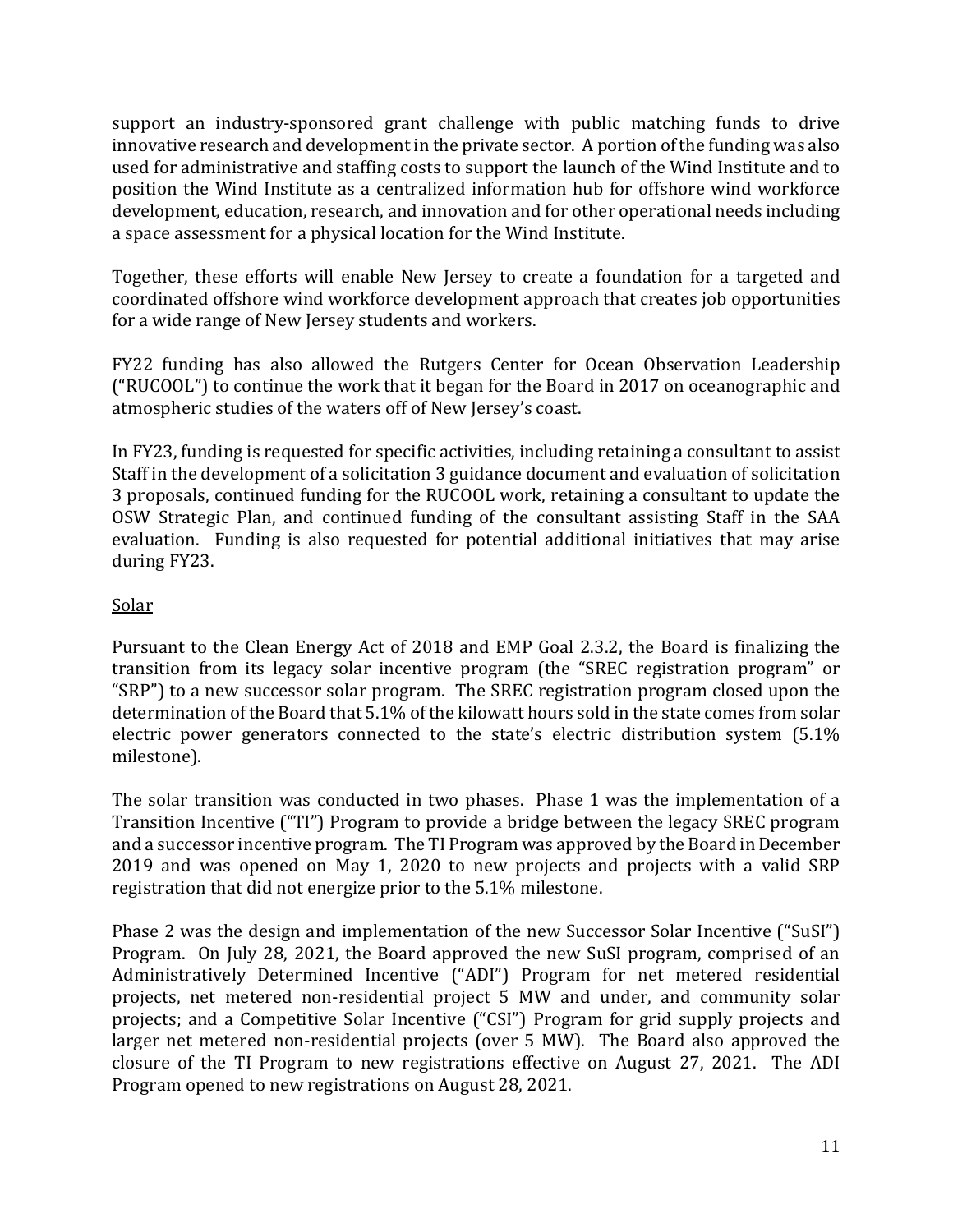The Board has set incentive levels and megawatt allocations by market segment designed to result in 450 MW per year of net metered solar and community solar. An Interim Subsection t market segment was established to provide an incentive opportunity for grid supply projects located on brownfields, properly closed sanitary landfills, and areas of historic fill following the closure of the TI Program until the Board announces the imminent opening of the CSI Program.

| <b>Market Segments</b>                                                                             | <b>System Size</b><br>$MW$ (dc)         | <b>Incentive</b><br><b>Values</b><br>$(\$/SREC-II)$ | <i>*Public</i><br><b>Entities (\$20</b><br>Adder) |
|----------------------------------------------------------------------------------------------------|-----------------------------------------|-----------------------------------------------------|---------------------------------------------------|
| Net-Metered Residential                                                                            | <b>All Sizes</b>                        | \$90                                                | N/A                                               |
| Small Net-Metered Non-<br>Residential located on Rooftop,<br>Carport, Canopy and Floating<br>Solar | Projects<br>smaller than 1<br>$MW$ (dc) | \$100                                               | \$120                                             |
| Small Net Metered Non-<br><b>Residential Ground Mount</b>                                          | Projects<br>smaller than 1<br>$MW$ (dc) | \$85                                                | \$105                                             |
| Large Net Metered Non-<br>Residential located on Rooftop,<br>Carport, Canopy and Floating<br>Solar | Projects 1<br>MW to 5 MW<br>(dc)        | \$90                                                | \$110                                             |
| Large Net Metered Non-<br><b>Residential Ground Mount</b>                                          | Projects 1<br>MW to 5 MW<br>(dc)        | \$80                                                | \$100                                             |
| <b>Community Solar LMI</b>                                                                         | Up to 5 MW<br>(dc)                      | \$90                                                | N/A                                               |
| <b>Community Solar Non-LMI</b>                                                                     | Up to 5 MW<br>(dc)                      | \$70                                                | N/A                                               |
| **Interim Subsection (t) Grid                                                                      | <b>All Sizes</b>                        | \$100                                               | N/A                                               |

#### **ADI Incentives (NJ-SREC-IIs) Per Market Segment**

#### **ADI Capacity Blocks by Market Segment**

| <b>Market Segments</b>                       | <b>System Size</b>                   | <b>MW</b> (dc) Capacity<br><b>Blocks</b> |
|----------------------------------------------|--------------------------------------|------------------------------------------|
| Net-Metered Residential                      | <b>All Sizes</b>                     | 150 MW                                   |
| Net Metered Non-Residential                  | All sizes at or below 5<br>$MW$ (dc) | 150 MW                                   |
| Community Solar including LMI<br>and Non-LMI | All sizes at or below 5<br>$MW$ (dc) | 150 MW                                   |
| Interim Subsection (t) Grid                  | <b>All Sizes</b>                     | 75 MW (Interim<br>Basis)                 |

The Board has also procured the services of a competitive solicitation program administrator and initiated additional stakeholder outreach to finalize the CSI Program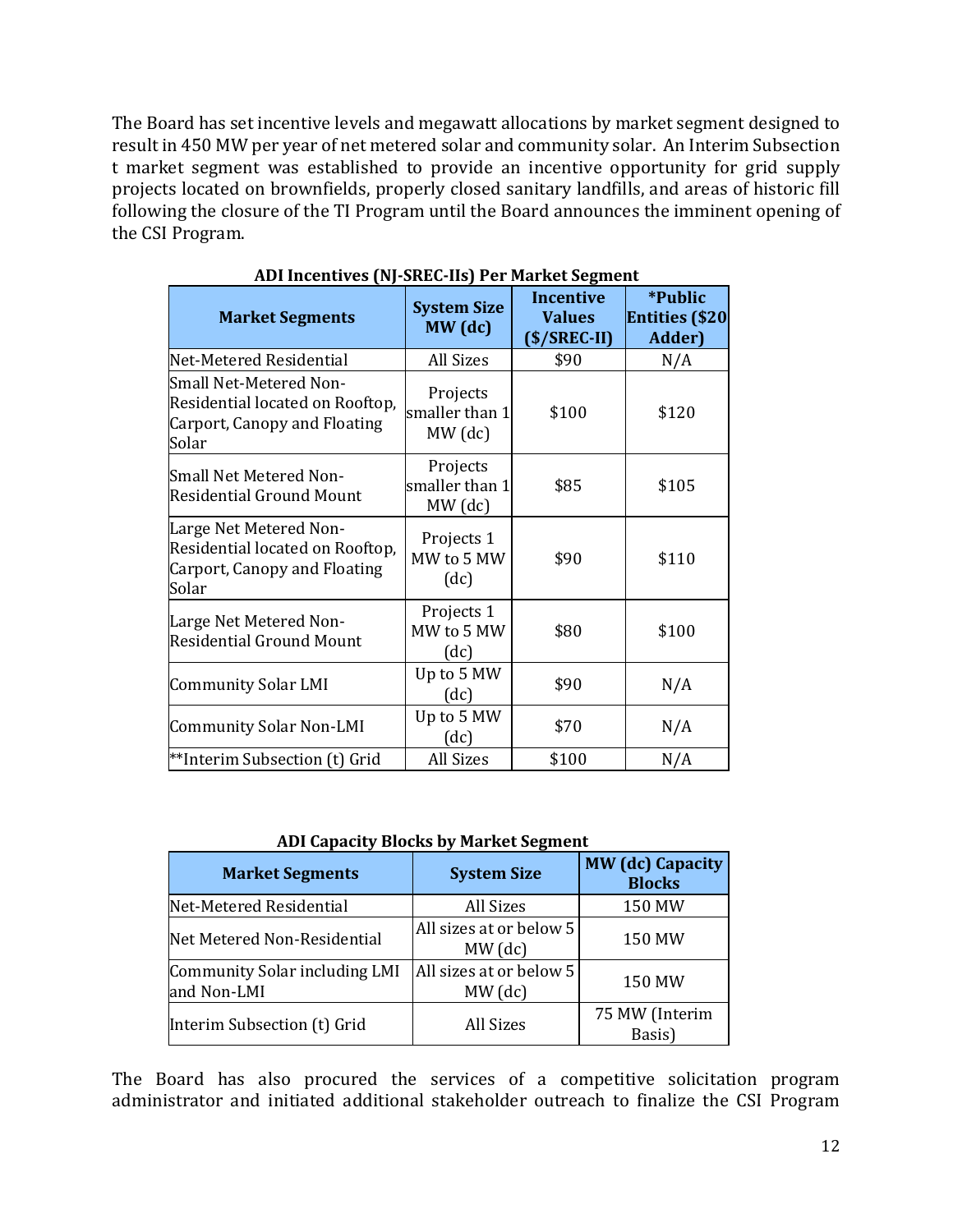design. The final details of the CSI Program will be considered by the Board based upon the public input solicited in the stakeholder proceeding. On April 26, 2022, Staff issued a Straw Proposal regarding the design of the CSI Program, with an opportunity for stakeholder comment. The Straw Proposal includes preliminary recommendations for solicitation tranches, a "Grid Supply Solar Paired with Storage" tranche, an auction procedure, and proposed procurement frequency. Staff has recommended the program initially adopt the goal established in the Solar Act of 2021, which mandates that New Jersey's competitive solar solicitation process result in contracts of at least 300 MW per year, on average, through 2026. The CSI Program is on track to commence in 2022, with the first solicitation occurring before the close of calendar year.

#### <span id="page-12-0"></span>Community Solar

EMP Goal 2.3.1 calls for the continued growth of New Jersey's Community Solar Program. Community solar aims to broaden access to solar energy by enabling electric utility customers to participate in a solar generating facility that can be remotely located from their own residence or place of business. These customers are those who cannot benefit from net metered solar, such as those who rent, live in multi-unit dwellings, have property unsuitable for solar, or lack access to the necessary capital. Community solar is therefore an important program for promoting equitable and fair access to New Jersey's renewable energy policies.

Community solar in New Jersey was rolled out first as a Pilot Program, launched in February 2019 pursuant to the Clean Energy Act of 2018. Through two solicitations conducted between 2019 and 2021, the Pilot Program led to the conditional approval of 150 projects, representing approximately 243 MW. Consistent with the goal of promoting equitable access to solar energy, all projects selected to participate in the Pilot Program have committed to allocate at least 51% of project capacity to low- and moderate-income ("LMI") subscribers. The Community Solar Energy Pilot Program was designed as a competitive application process; projects were selected using criteria designed to further the State's policy objectives for community solar development, including preferred siting, low- and moderate-income resident inclusion, community engagement, and guaranteed savings for participating customers.

Pursuant to the Clean Energy Act, the Pilot Program will now be converted to a permanent program, which is intended to target the development of at least 150 MW new community solar capacity annually. On April 11, 2022, Staff issued a request for comments that sought preliminary stakeholder feedback on the design of the permanent program. Written comments were received by May 6, 2022 and will inform the drafting of a Staff straw proposal. Over the next few months, the BPU will continue to work closely with stakeholders to design and implement the permanent program.

#### <span id="page-12-1"></span>Energy Storage

In FY19, the Board retained Rutgers University to conduct an analysis of ES in New Jersey, pursuant to the CEA (L. 2018, c. 17). The contract for the requested analysis commenced on November 1, 2018, and the Board accepted the final report at its June 12, 2019 agenda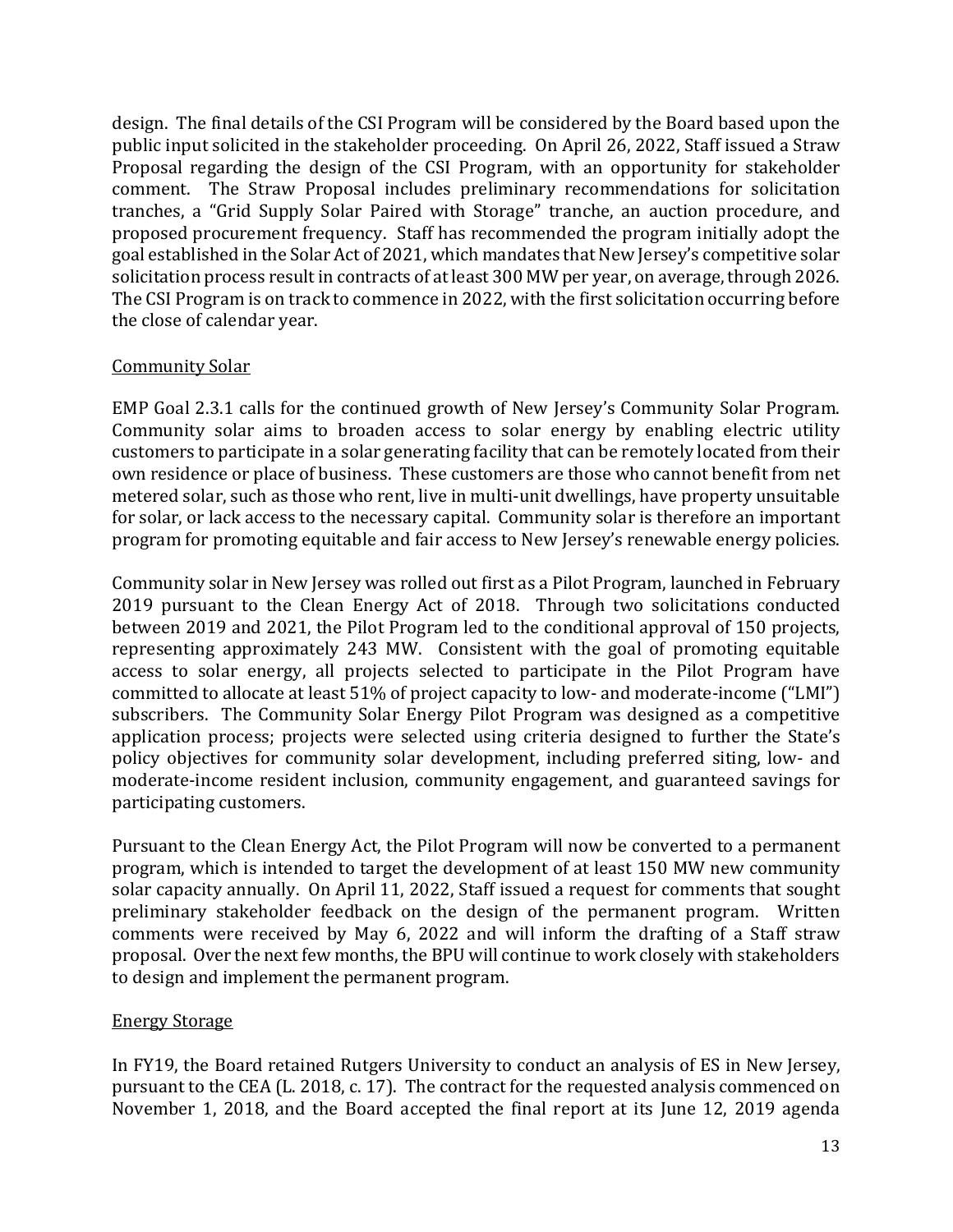#### meeting.

In FY21, the first phase of an ES program intended to meet the CEA and the EMP goals was initiated as part of the Solar Successor Straw Proposal. The provision of incentives for storage coupled with solar photovoltaics was addressed by the Board in the July 2021 Order establishing the SuSI Program, specifically recommended for consideration in the context of the Competitive Solar Incentive Program.

In FY22, Staff began to develop the second phase of the ES program, which will be aimed at reaching CEA-mandated 2030 goals.

In FY23, Staff will complete and issue a straw proposal for an energy storage program and retain a consultant to assist Staff in moving forward the straw proposal to the final storage program.

# Grid Modernization

New Jersey's interconnection rules and processes require updating in order to achieve 100% clean energy by 2050. In FY22, Staff engaged a contractor to assist with updating New Jersey's interconnection rules so that they reflect national best practices and better enable the state to achieve its clean energy goals. Necessary updates to the State's interconnection rules include but are not limited to: updates to the interconnection process; modernization of utility processes for studying interconnection requests; updates to technical interconnection study standards; updates necessary to coordinate interconnection requests with the regional transmission system; incorporation of updated Institute of Electrical and Electronics Engineers or other standards; and other changes that will facilitate New Jersey meeting its ambitious clean energy targets. To date, three stakeholder meetings have been held regarding the interconnection process. The consultant's final report is expected by the end of 2022, with the next step being implementation of rule changes to update New Jersey's interconnection process.

Funding in FY23 is requested to continue the grid modernization proceeding, conduct a study of the potential to use renewable natural gas and/or green hydrogen as a means to reduce greenhouse gas emissions, and for additional new clean energy technology initiatives that may arise.

# **EMP Strategy 3: Maximize Energy Efficiency and Conservation and Reduce Peak Demand**

This strategy focuses on strengthening New Jersey's overall energy efficiency and peak demand reduction, which involves clear energy reduction goal setting, consistency, and accountability. Energy reductions will be achieved through improvements in building thermal envelopes, appliance efficiency, energy benchmarking, equipment controls, strategic energy management, and attention to peak demand reduction. To prevent the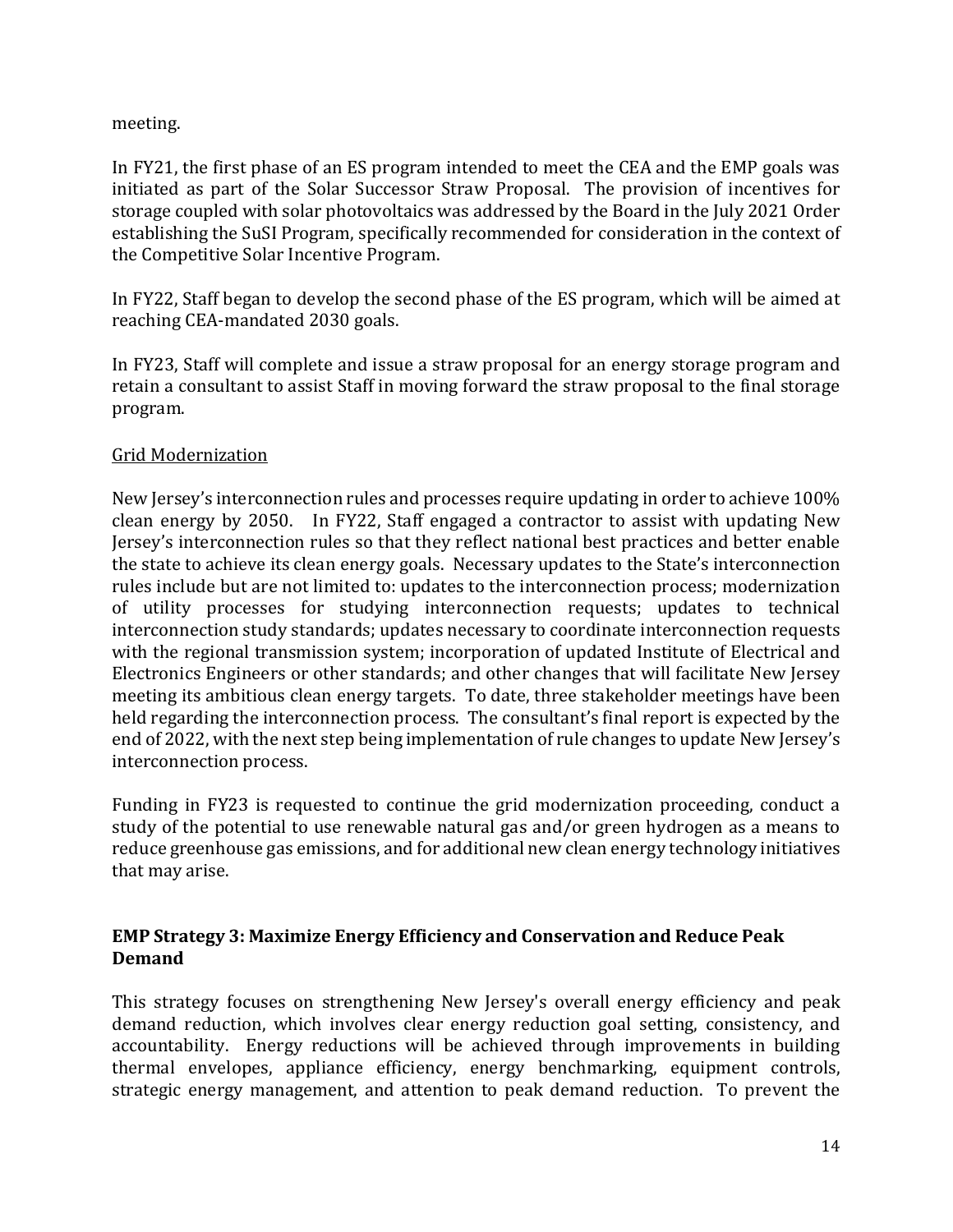amplification of energy burden disparities, access to increased efficiency for all residents will be ensured and the OCEE will continue to play a key role. In addition, the strategy aims to strengthen building and energy codes and appliance standards.

# **Energy Efficiency Programs**

# <span id="page-14-0"></span>Energy Efficiency Program Transition

In 2018, Governor Murphy signed into law the landmark legislation known as the Clean Energy Act ("CEA").[4](#page-14-2) The law called for a significant overhaul of New Jersey's clean energy systems by augmenting existing energy efficiency ("EE"), renewable energy ("RE"), and distributed energy resources ("DER") programs and building sustainable infrastructure in order to fight climate change and reduce carbon emissions. Reducing the rate of climate change and emissions will in turn create well-paying local jobs, grow the State's economy, and improve public health, while ensuring a cleaner environment for current and future residents.

As part of this statewide undertaking, the CEA required New Jersey's investor-owned gas and electric utility companies to reduce t[he](#page-14-3)ir customers' use of gas and electricity by set percentages over time. To help reach these targets, the BPU established a statewide framework for EE programs in June 20205 and [approved](https://www.nj.gov/bpu/newsroom/2020/approved/20200610.html) a comprehensive suite of "next generation" EE programs that feature new ways of managing and delivering EE directly from investor-owned gas and electric utility companies to their customers and that, since July 1, 2021, have begun to transition the State to what are expected to be some of the highest energy savings in the country.[6](#page-14-4)

The Board-approved utility-run EE programs offer on-bill repayment or comparable thirdparty financing, with more favorable terms for qualifying low- and moderate-income customers and small commercial entities. All the utilities also offer Moderate-Income Weatherization Programs. The Board's approval, oversight, and evaluation of the utility-run EE programs support EMP Goal 3.1.5, which is to adopt equitable clean energy financing mechanisms that enable greater penetration of energy efficiency opportunities for all customers. They also support EMP Goal 3.1.3, which is to establish strategic and targeted EE programs to increase energy reductions and customer engagement. EMP Goal 3.1.3 specifically mentions programs that target moderate-income customers as helpful in closing gaps in program affordability and also incorporation of on-bill financing into EE programs.

#### <span id="page-14-1"></span>Acoustical Testing Pilot

The New Jersey Acoustical Testing Pilot Program is proposed in response to the Energy Master Plan EMP Goal 3.1.3, which encourages the exploration of "new energy-saving

<span id="page-14-2"></span><sup>&</sup>lt;sup>4</sup> Clean Energy Act, L. 2018, c. 17, https://www.njleg.state.nj.us/2018/Bills/PL18/17.PDF.

<span id="page-14-3"></span><sup>5</sup> *See* [https://publicaccess.bpu.state.nj.us/DocumentHandler.ashx?document\\_id=1221939](https://publicaccess.bpu.state.nj.us/DocumentHandler.ashx?document_id=1221939) for the Board order adopting an EE transition framework.

<span id="page-14-4"></span><sup>6</sup> *See* <https://njcleanenergy.com/transition> for more information about the EE transition.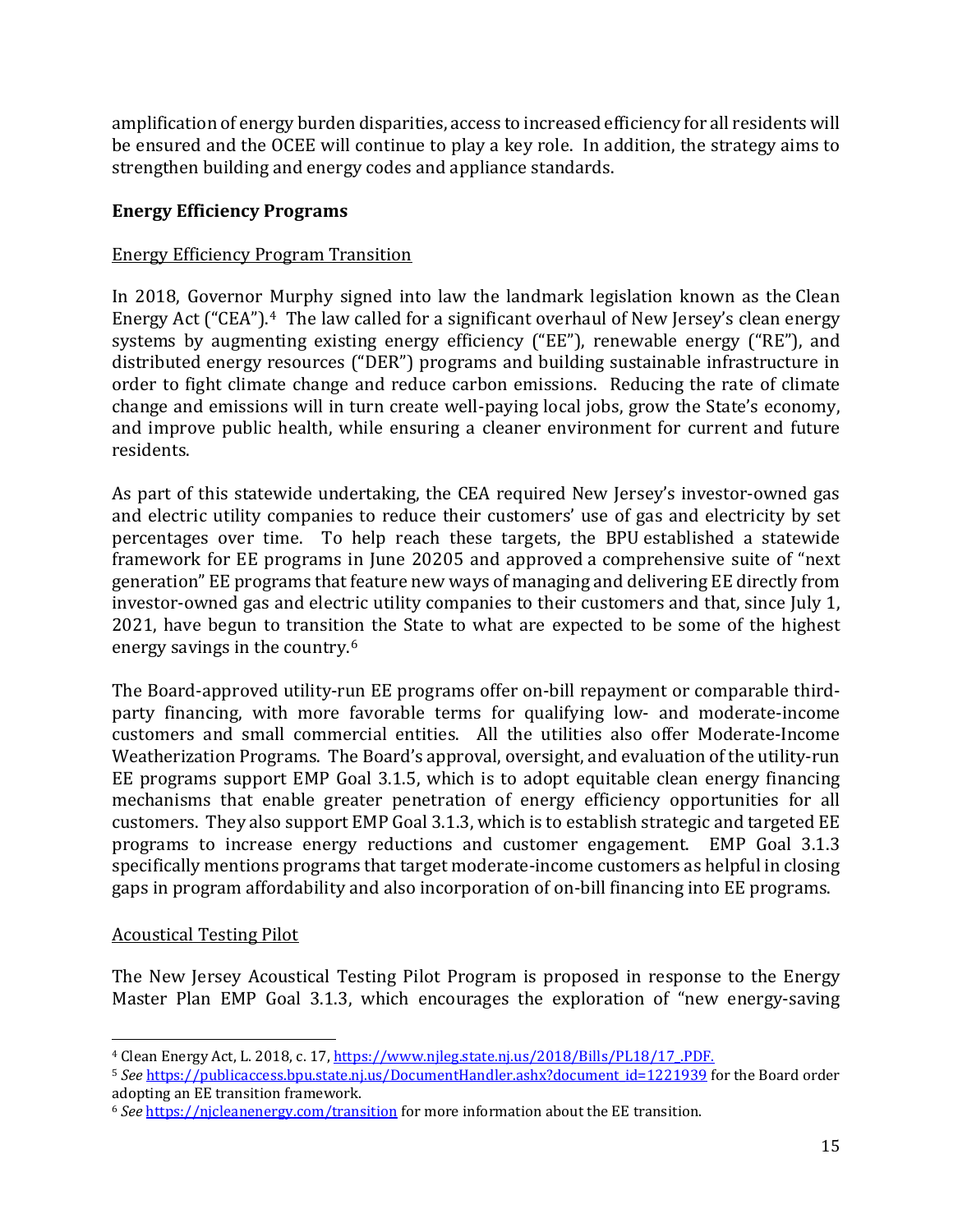opportunities in complementary sectors, such as the water sector." Annual water and energy losses due to aging water infrastructure in New Jersey are significant, amounting to billions of gallons of water and multiple gigawatts of energy lost. This pilot incentive program allocates resources to facilitate the purchase or rental by water utilities of acoustic monitoring systems that employ permanent leak monitoring technology to enable them to more efficiently and effectively locate water leaks. This pilot program welcomes proposals from all New Jersey water utilities, but primarily seeks to address water and energy losses in urban and older inner suburban communities. These communities have older infrastructure and addressing their infrastructure issues would also result in benefits to OBC. The Board approved the release of the application in March 2021. In July 2021, the Board awarded a total of \$1.1 million in grants to four applicants to implement permanent leak detection technology in their water systems. Staff will closely examine the progress and efficacy of the first round of funding and utilize this information to determine recommendations to the Board for a second Pilot year.

# LED Streetlights Replacement

Staff are in the process of developing a straw proposal that examines the benefits of assisting municipalities with LED streetlights replacement. Specifically, this is in response to the EMP Goal 3.1.7, which is to "revise street lighting tariffs as necessary to incentivize mass adoption of energy efficient initiatives." The energy savings and resulting reduction in greenhouse gas emissions that occur when municipalities change over from traditional streetlights to dark sky compliant LED street lights is significant. This program would allocate grant funding for municipalities to meet the upfront costs of the changeover. This proposed program would be open to all municipalities that contribute to the Societal Benefits Charge ("SBC"). However, it would also specifically reserve a portion of its funding for projects in OBC so that these communities can avoid incurring the costs normally associated with an LED streetlight retrofitting project, benefit from the retrofits themselves, and reallocate municipal funding so that such funding can be spent on other initiatives that benefit their constituents. Over the next few months, Staff will finalize the straw proposal and engage with stakeholders to finalize the details of this program.

#### Sustainable Jersey

The BPU's Sustainable Jersey contract supports the adoption of energy efficiency throughout the state through their Sustainable Jersey Municipal and Schools Certification Programs and through their hands-on work with municipal governments and school districts. Sustainable Jersey assists municipal governments and schools to not only participate directly in energy efficiency programs themselves but to also encourage local residents and businesses to realize the energy and economic benefits that result from energy efficiency programs.

In particular, the BPU's work with Sustainable Jersey directly tracks with EMP Goal 3.1.2, which is to increase awareness of and access to the NJCEP and its suite of statewide programs. In FY23, Sustainable Jersey's work will continue to increase awareness of and access to the NJCEP EE program offerings, including audits for State and local governments and 501(c)(3) non-profits through the LGEA Program, energy financing through the Energy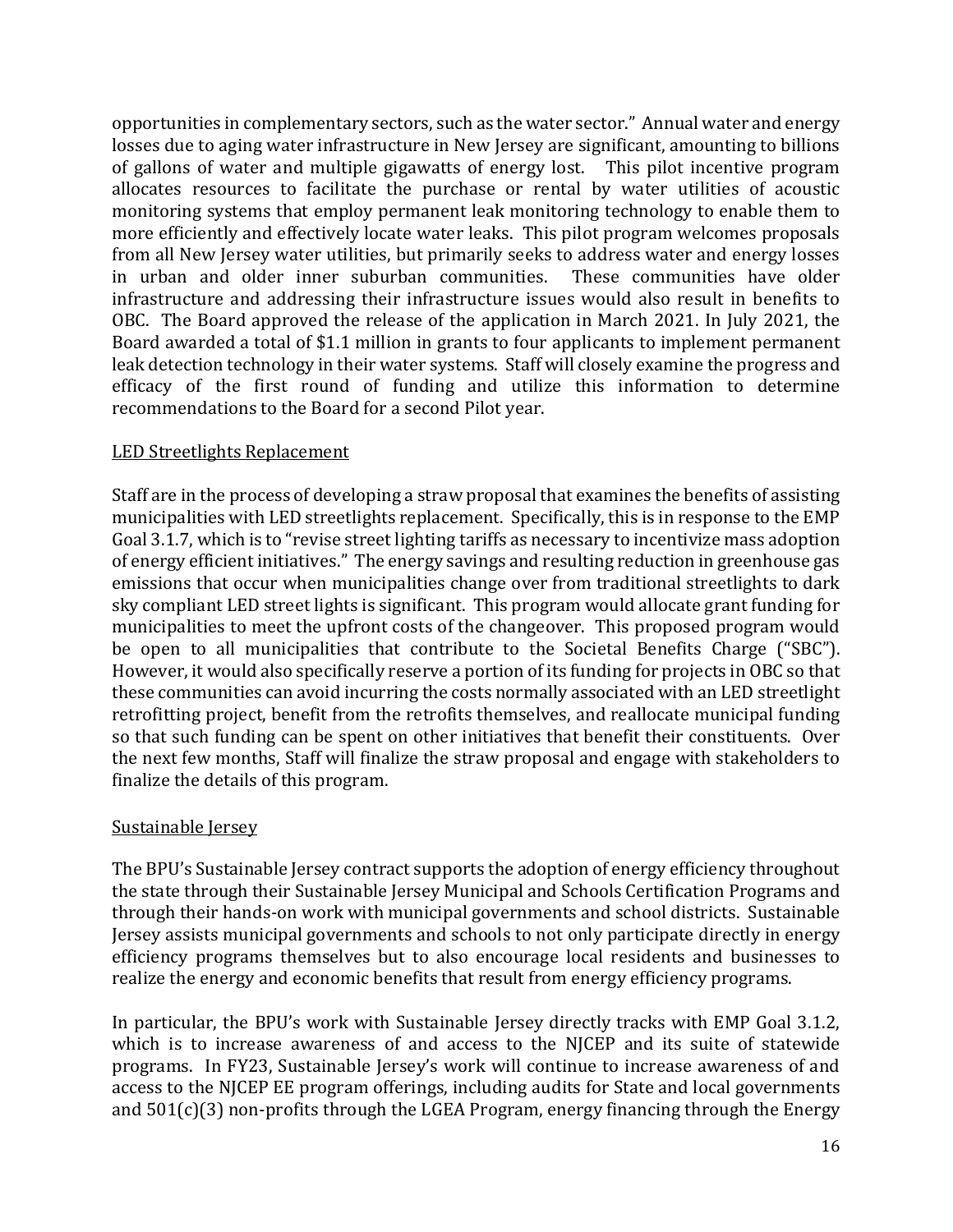Savings Improvement Program ("ESIP"), EE incentives for large energy users through the Large Energy Users Program ("LEUP"), and EE incentives for new construction. Sustainable Jersey will also provide technical assistance to OBC that have received Community Energy Plan Grants ("CEPG").

# **NJIT**

In order to further the efforts of EMP Goal 3.3.4, which seeks to "build state-funded projects and buildings to a high performance standard," the NJIT Center for Building Knowledge ("CBK") provides high-quality research, training, and technical assistance on EE in the state and on select aspects of the NJCEP. In FY23, CBK will continue to design the curriculum for and will launch an energy management training program, with a focus on State facilities. CBK will also continue to develop and add new materials and content that support EE and development of a benchmarking certification program.

# RCGB

In addition to RCGB's EE evaluation work described earlier, in FY23, RCGB will complete its work of studying code compliance in new construction and will continue its work analyzing cost-effective amendments to the NJ Energy Code and co-facilitating the NJ Zero Energy Building Code Collaborative. These areas of work broadly support EMP Goal 3.3, which is to strengthen building and energy codes and appliance standards, including Goal 3.3.6, which is to increase compliance of mandated building and energy codes.

# **Benchmarking**

In addition to the EE transition, the Clean Energy Act mandated that, by May 2023, the BPU require building owners and operators of commercial buildings over 25,000 square feet to benchmark their energy and water use for calendar year 2022 using the U.S. Environmental Protection Agency's Portfolio Manager tool. Benchmarking is an important early step in raising awareness with building owners and operators about the energy performance of their buildings. EMP Goal 3.3.2 is to "[e]stablish transparent benchmarking and energy labeling," and the EMP describes building energy use benchmarking as a critical component in promoting market-driven increases in energy efficiency. Measurement and analysis of facilities' energy use, as well as comparison of performance to similar or model buildings, provides owners and operators with the necessary information to assess opportunities for performance improvements that reduce energy use and costs.

In FY22, Staff developed a straw proposal on the proposed policy for New Jersey's energy and water benchmarking program through which building owners and operators will provide their first submissions by July 1, 2023. Program approval by the Board and next steps on implementation – including outreach, training, IT development, and rulemaking – will occur in FY22 and FY23 to ensure that building owners are able to benchmark their buildings.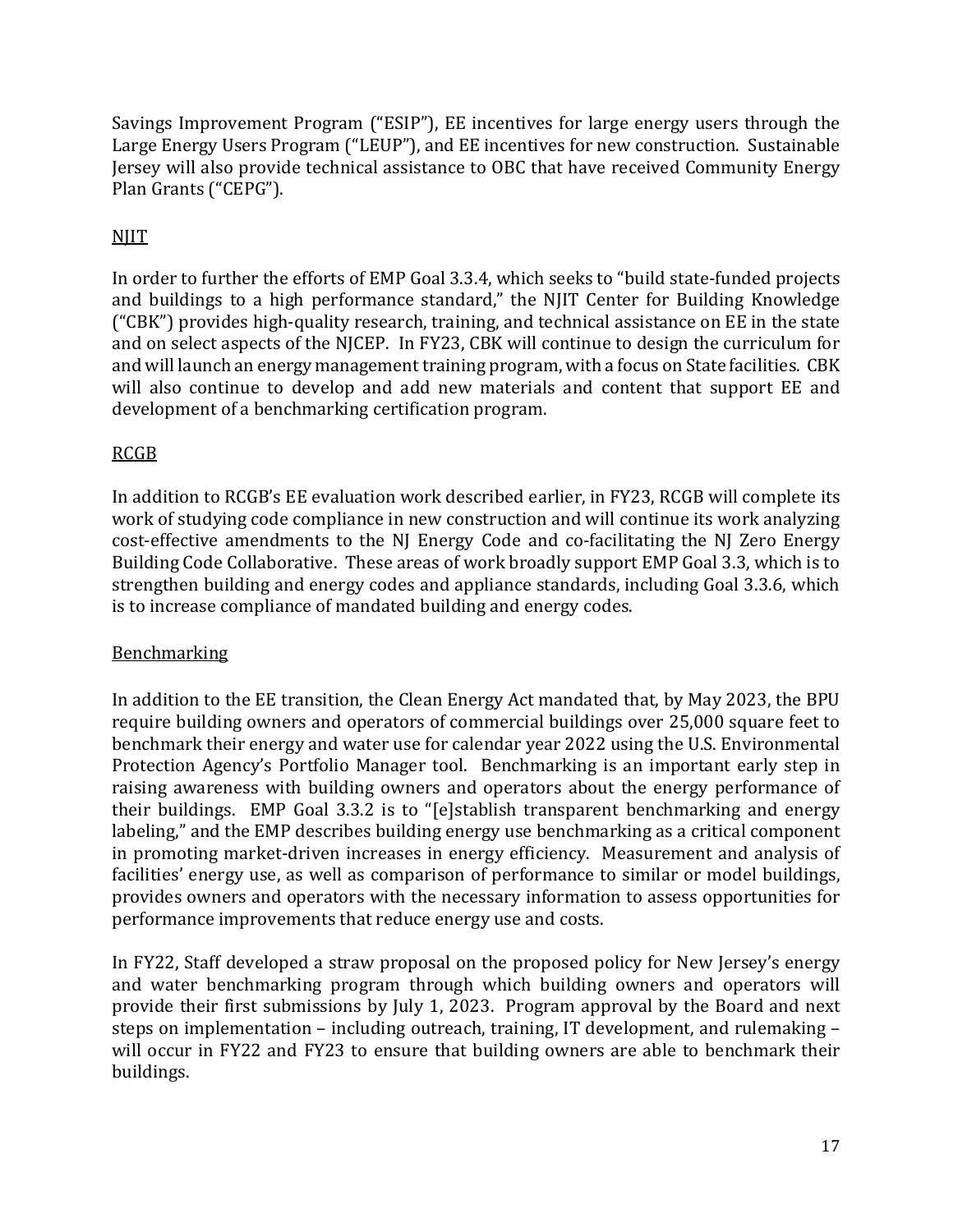In FY23, RCGB will continue supporting the benchmarking program by developing the list of commercial buildings over 25,000 square feet, which entails analysis and modeling of tax records, GIS, and LIDAR data.

# **EMP Strategy 4: Reduce Energy Consumption and Emissions from the Building Sector**

EMP Goal 4.1 focuses on starting the transition to net zero carbon new construction. The NJCEP EE programs for new construction directly address this strategy. The BPU anticipates that a redesigned New Construction Program will launch later in FY23 and will include an improved platform that replaces and improves the existing Residential New Construction ("RNC"), Commercial & Industrial ("C&I") Buildings - New Construction ("C&I NC" or "SmartStart NC"), C&I Buildings: Pay for Performance - New Construction ("P4P NC"), and C&I Buildings - Customer Tailored Energy Efficiency Program - New Construction ("CTEEP NC") Programs. The redesigned New Construction Program is expected to incorporate multiple new components – including a single point of entry, an optimized program process flow, an increased depth of scope, and three pathways to participation (bundled, streamlined, and high performance) – and will be developed through input from public stakeholders during FY23.

EMP Goal 4.2 focuses on starting the transition to electrify existing oil- and propane-fueled buildings. The BPU is assessing cost-effectiveness of heat pump adoption in various scenarios, with an eye toward prioritizing electrification of oil- and propane-fueled<br>buildings. In particular, BPU is working with the investor-owned utility companies to In particular, BPU is working with the investor-owned utility companies to develop electrification incentives for low-income residential customers through the Comfort Partners program for launch later in FY23. In addition, discussions are underway among the BPU, Rate Counsel, and the investor-owned utility companies about expansion of rebates and incentives to support this transition that could be offered as part of utility EE programs for existing buildings.

# State Facilities Initiative

The State Facilities Initiative identifies and implements EE projects in State-owned facilities or State-sponsored projects with the objective of producing energy and cost savings. The funding provided to the State Facilities Initiative is directly in line with EMP Goals 3.3.5 and 4.1.1. EMP Goal 3.3.5 seeks to "[i]mprove energy efficiency in, and retrofit state buildings to, a high performance standard." EMP Goal 4.1.1 addresses electrifying State facilities.

The Energy Capital Committee ("ECC"), consisting of members from the Department of Treasury ("Treasury") and the BPU's Division of State Energy Services ("SES"), coordinates these projects based on evaluation of capital costs and anticipated energy savings. SES works with agencies, the Office of Management and Budget, and the Division of Property Management and Construction ("DPMC") to help identify the projects that are viable to move forward and impact energy consumption. In FY23, no new funding has been requested but funds have been reallocated based on updated project timelines.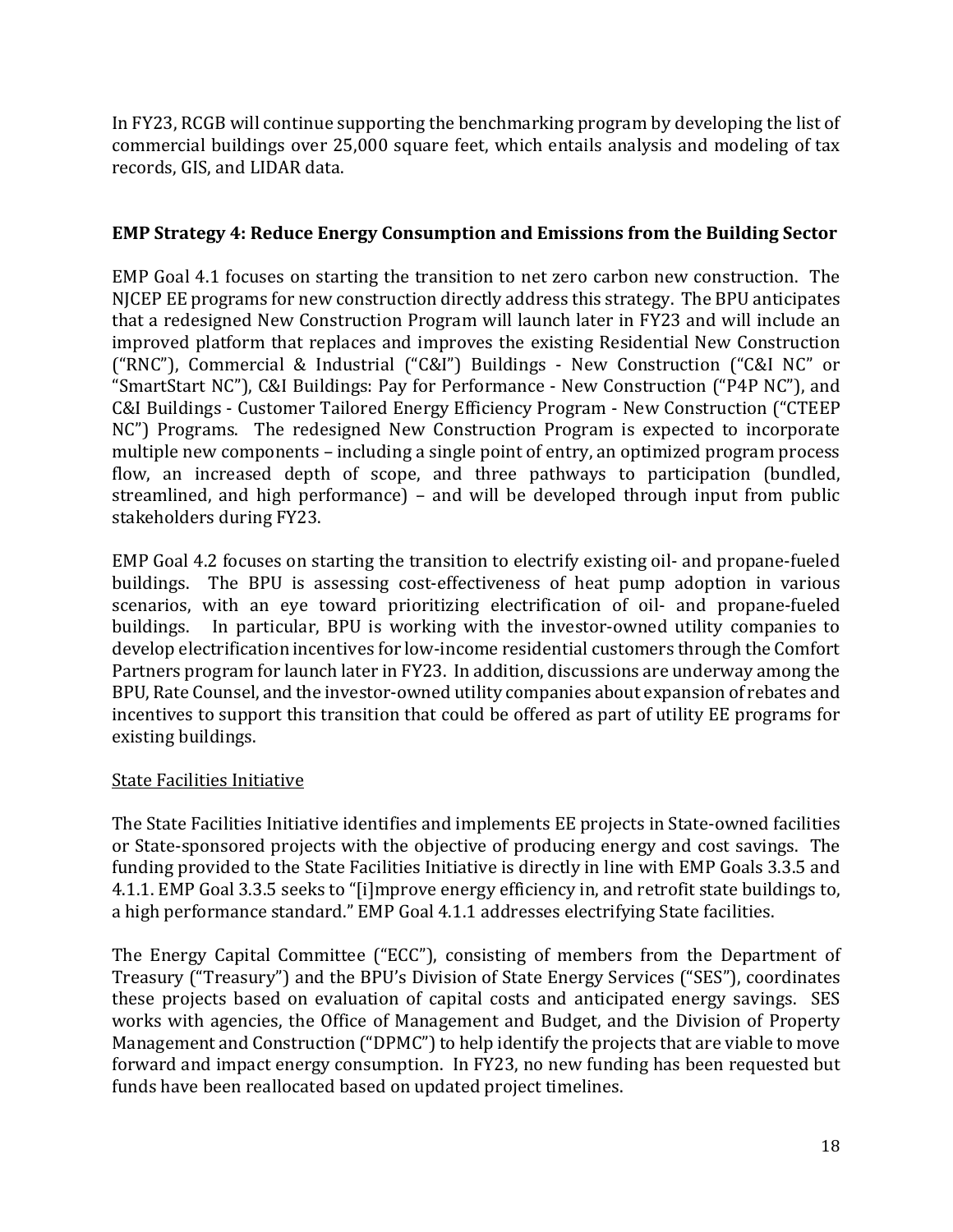The BPU and Treasury first partnered through an MOU in February 2017 to upgrade the Hughes Justice Complex and the Department of Environmental Protection ("DEP").[7](#page-18-0) In November 2019, the Board entered into a Memorandum of Understanding ("MOU") with DPMC to estab[li](#page-18-1)sh criteria for selecting and allocating funds on the designated priority list ("2019 MOU").8 This allowed for increased State facility projects and a prioritized pipeline of future upgrades. Projects will meet one or more of the following criteria: (a) improvements, upgrades, and replacements of air handling and movement systems; (b) lighting and equipment upgrades and replacements; (c) boiler, chiller, and HVAC replacements; (d) lighting and building controls; (e) RE and EE systems at all State facilities; and (f) injection of funding for State facility projects outside of the ECC domain that have an EE or RE component but are stalled due to lack of funding.

Following the guidelines established in the 2019 MOU, SES will continue to develop projects. Projects will be considered by the Board under separate Board Order.

Included as an appendix is a chart that summarizes the FY23 Designated Project List ("DPL"). The DPL represents SES staff's most current list and funding amounts making up the SFI budget line. The proposed funding levels for specific projects on the list reflects the current project status, recognizing that project start dates and milestones are dependent on DPMC coordinating the commitment and deployment of all project funds, including use of the Treasury line of credit. As with prior approved DPLs, including the one approved in 2019, SES staff will continue to identify potential future projects, or appropriate future projects, subject to the review and approval by the Board consistent with the orders referenced above.

Additionally, the BPU has advocated for changes to the Treasury Circular to greater enhance the role of agency energy manager. In order to make sure that Staff have the tools to implement energy savings plans, the State Facilities Initiative will offer training and grants for agencies that send energy managers through the eight-month training program.

Utilizing the LGEA Program, the ECC currently has LGEA underway at DEP Headquarters, OIT Hub, East Jersey State Prison, and Island Beach State Park. For the FY23 fiscal year, additional State entities will apply for energy audits and that will help shape what other projects will follow.

Furthermore, the Annual State Facility Energy Consumption Report will allow for continued tracking of energy consumption and cost at State facilities. This data will help inform agencies of prior use, opportunities for reductions, and high energy use intensity.

<span id="page-18-0"></span><sup>&</sup>lt;sup>7</sup> In re a Memorandum of Understanding between the New Jersey Division of Property Management and Construction and the New Jersey Board of Public Utilities, BPU Docket No. QO17010075, Order dated February 22, 2017.

<span id="page-18-1"></span><sup>8</sup> In re the Memorandum of Understanding Between the New Jersey Division of Property Management and Construction, Department of Treasury and the New Jersey Board of Public Utilities Regarding the State Facilities Initiatives Program Budget, BPU Docket No. QO19101423, Order dated November 13, 2019.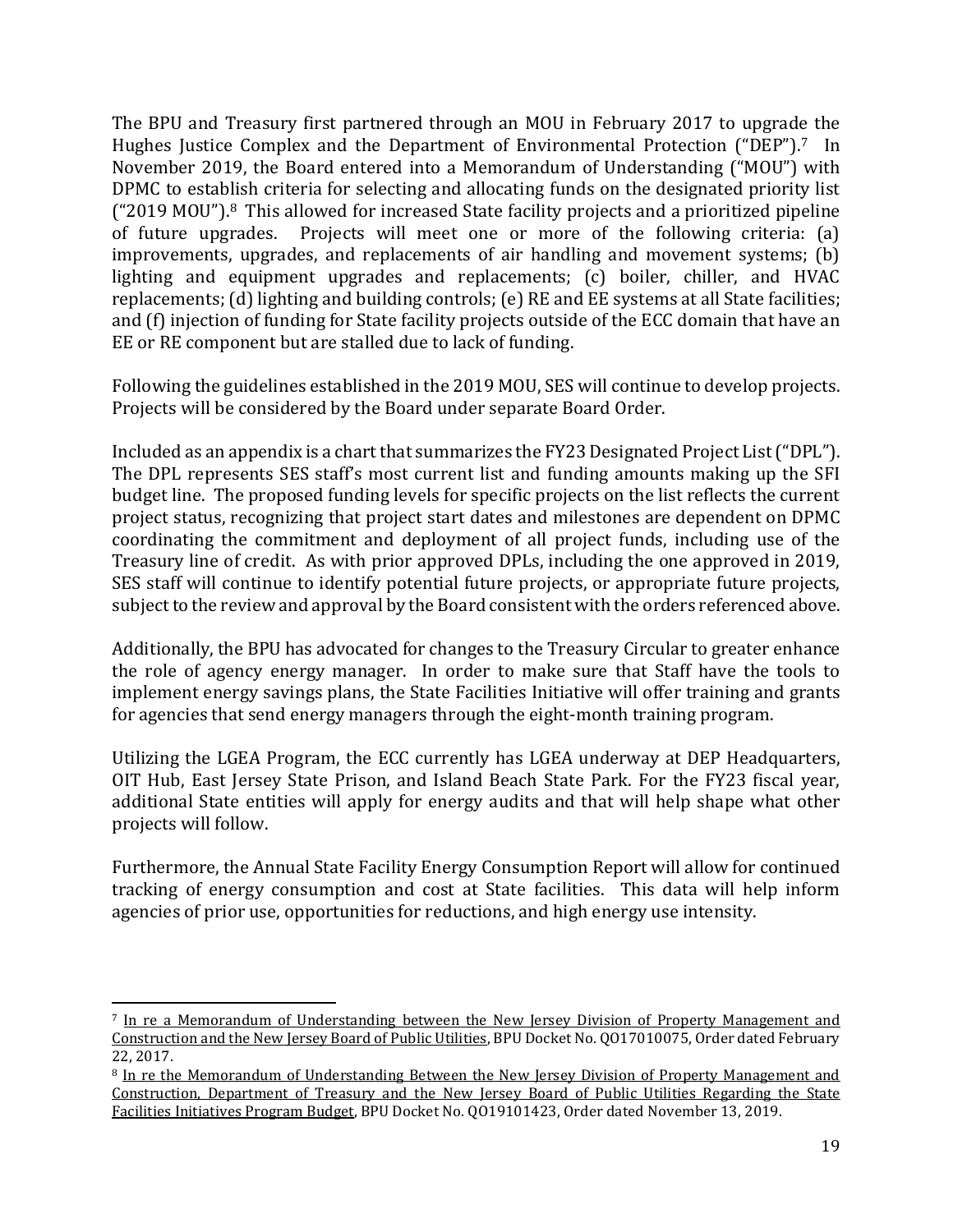# **EMP Strategy 5: Decarbonize and Modernize New Jersey's Energy System**

This strategy addresses the planning, finance, and implementation of electricity distribution system upgrades to accommodate increased electrification and distributed energy resource integration; exercising regulatory jurisdiction and increasing oversight over transmission upgrades to ensure prudent investment and cost recovery from ratepayers; modifying rate design and the ratemaking process to empower customer energy management; and maintaining gas pipeline system reliability and safety while planning for future reductions in natural gas consumption.

# <span id="page-19-0"></span>**Microgrids**

The BPU learned from Superstorm Sandy that business as usual – with respect to the electric distribution system overall and backup generators at critical facilities – was inadequate for resilience. To address resilience at critical facilities, in 2014 the BPU provided funding to the New Jersey Institute of Technology ("NJIT") to conduct a study of potential locations for Town Center Distributed Energy Resources ("TCDER") microgrids in the Sandy-affected regions of the state. The 2015 EMP recommended an increase in the use of microgrid technologies, and in November 2016, the BPU issued a microgrid report that formed the basis for New Jersey's initial microgrid program.

In fiscal year 2018, the BPU initiated Phase I of the microgrid program, through which interested applicants could submit requests to fund TCDER microgrid feasibility studies. The universe of program applicants was limited to local government entities or State agencies that own or manage critical facilities. The BPU awarded a total of approximately \$2 million to 13 public entities consisting of municipalities, coun[ti](#page-19-1)es, and authorities to conduct the feasibility studies. The BPU reviewed the studies in fiscal year 2019 ("FY19") and found 12 participants to be eligible for the next round of funding.9

In fiscal year 2020 ("FY20"), the BPU initiated Phase II of the program, which was open to all Phase I participants and which will provide incentives for detailed designs of TCDER microgrids. Of the 12 approved feasibility study participants eligible for Phase II incentives, 11 submitted applications in May 2020. In March 2021, the BPU awarded a total of \$4 million to eight (8) applicants. One awardee subsequently declined to accept the incentive, resulting in a total award of \$3,750,000. In FY21, 75% of the award (\$2,812,500) was provided to each of the 7 awardees. The balance of the award will be provided upon review of the completed design work by BPU Staff. After the design and engineering phase is completed, TCDER applicants will decide whether to move forward with Phase III, which encompasses the construction and implementation of the TCDER microgrid projects.

In FY20, to investigate opportunities for financing TCDER Microgrids, the BPU applied **f**or and received a grant of approximately \$300,000 from the U.S. Department of Energy ("USDOE") to conduct a study regarding financing microgrids. The study had the following

<span id="page-19-1"></span><sup>9</sup> One (1) participant withdrew from further consideration.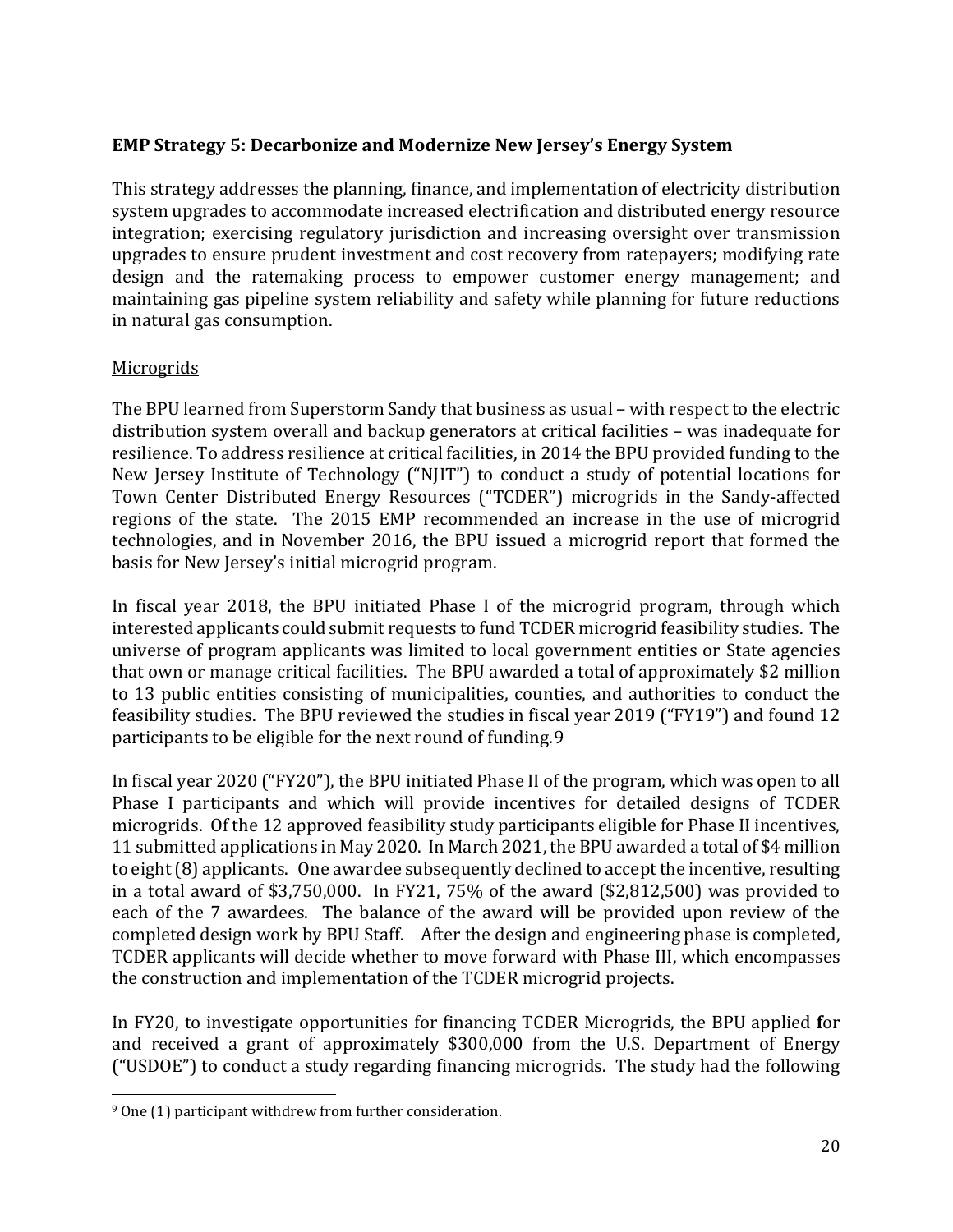objectives:

- Analyze existing best practices to inform the development of the procurement/financing models;
- Evaluate and track the TCDER microgrid applicants as they enter the procurement and financing process to derive "real-world" information that can further refine the models; and
- Produce a guide grounded in legal, economic, and regulatory realities to help jurisdictions in New Jersey and across the United States to better understand the process of procuring and financing advanced community microgrids.

The study report was released in July 2021.

No funding was requested for Microgrids for FY22.

For FY23, \$500,000 in funding is requested to conduct TCDER studies and to assist Staff in the review of completed designs.

#### **EMP Strategy 6: Support Community Energy Planning and Action with an Emphasis on Encouraging and Supporting Participation by Low- and Moderate-Income and Environmental Justice Communities**

This strategy concerns the environmental justice ("EJ") and equity dimensions of the clean energy economy, with the purpose of ensuring equal access to the clean energy economy and its opportunities and benefits.

First, the OCEE was established, which works on cross-cutting energy and equity issues and guides the BPU's programs towards an equity lens. One of the programs they administer is the Community Energy Plan Grant Program, which was relaunched in November 2021. This new iteration of the program places an emphasis on supporting overburdened municipalities, including higher award amounts and technical assistance available to these municipalities.

This strategy also lists goals for clean power generation and clean transportation options in LMI and EJ communities, addressing the disproportionate pollution impact with which these communities are often burdened. Specifically, the Community Solar Program and the MUD Program, as described in detail above, highlight the BPU and the OCEE's efforts to directly meet these goals as they relate to OBC.

Finally, within EE, there are enhanced incentives available for LMI communities. There are ongoing outreach efforts taking place in working groups around enhanced incentives to encourage increased participation. Equity metrics for utility-run EE programs will eventually be captured in their quarterly reports, following approval by the Board. Also, the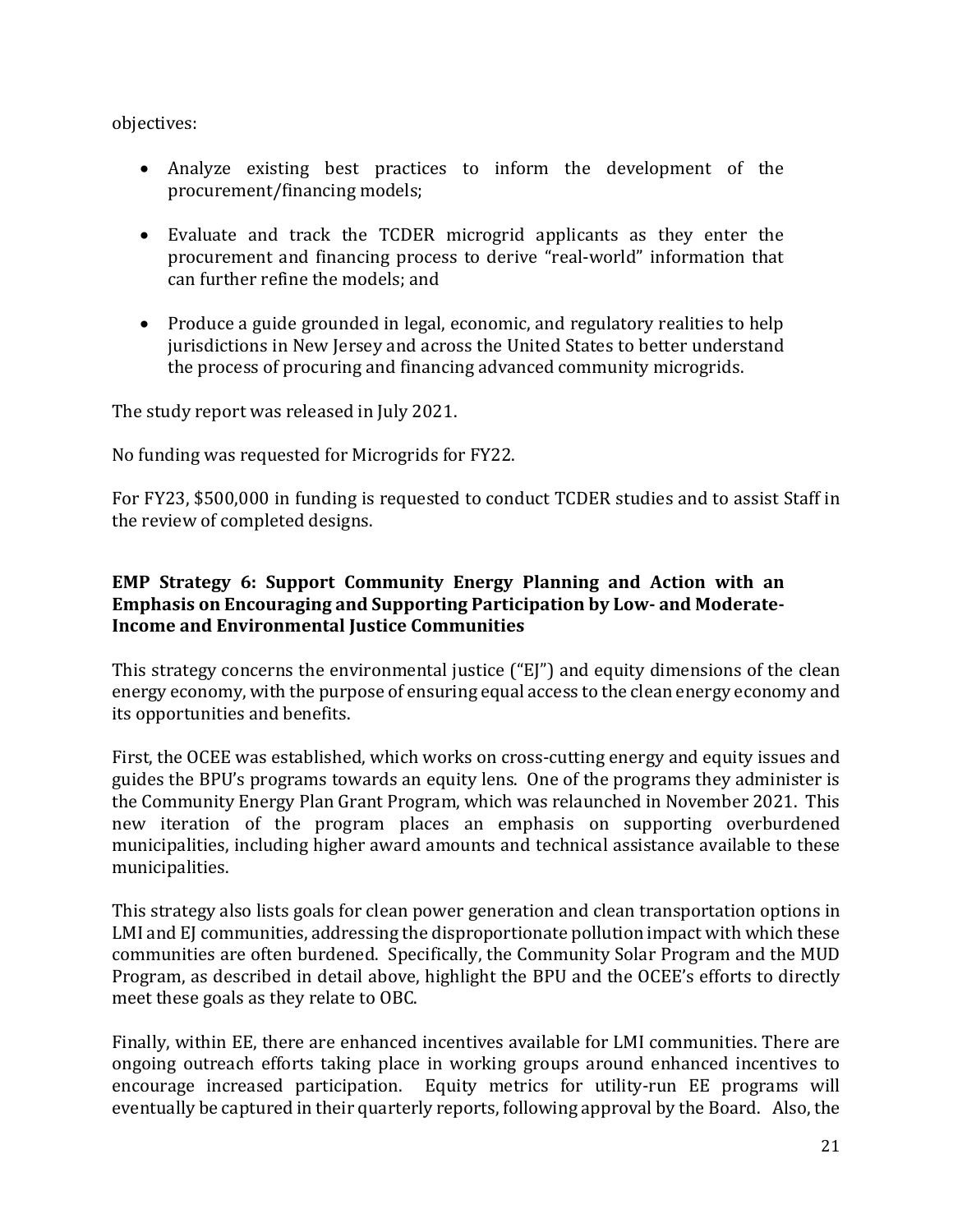BPU, with assistance from the OCEE, and other relevant State agencies continue to expand energy assistance programs, such as Comfort Partners, Weather Assistance Program, and other EE programs, and to provide education and community outreach in order to increase participation and reduce energy burden. The details of many of these aforementioned programs, including much of the EE work overseen by the OCEE, is addressed under Strategy 3. Also, the Comfort Partners Compliance Filing further outlines the work that is being performed through this program.

# **Whole House Pilot Program**

In FY23, New Jersey's Whole House Pilot Program ("WHPP") will design and launch a pilot program that expands EE offerings and addresses long-term health impacts for low-income residents through development of a collaborative, interagency approach to addressing a broader array of residential health and safety concerns than has previously been addressed through the Comfort Partners Program and the Weatherization Assistance Program.

#### <span id="page-21-0"></span>**Community Energy Plan Grants**

Through the CEPG Program, local governments identify which strategies of the EMP are most applicable in their communities, what obstacles may exist, what opportunities there may be, and which the BPU incentive programs or other State programs may help them move towards the goals of the EMP.

In 2021, the Board requested that the OCEE perform an evaluation of the CEPG Program to develop recommendations that prioritize LMI and OBC who may benefit the most from the program.

As a result of this request, the OCEE has redesigned the CEPG Program to remove barriers to participation from these communities with limited resources by simplifying the application process for all municipalities. Based on OBC census tracts data, and the New Jersey Department of Community Affairs ("DCA") Municipal Revitalization Index ("MRI"), 48 "overburdened municipalities" were identified. As part of the redesigned CEPG Program, these 48 municipalities will be eligible for an enhanced grant amount and additional aid in the form of technical assistance. The simplified application process and enhanced benefits for overburdened municipalities will increase the likelihood of success of and engagement in the program.

All New Jersey municipalities are eligible for \$10,000 grants unless they have been identified as an "overburdened municipality," in which case they are eligible for a \$25,000 grant, with additional aid in the form of technical assistance to help complete the grant application and technical support to develop the community energy plan after the grant is awarded.

#### **EMP Strategy 7: Expand the Clean Energy Innovation Economy**

This strategy seeks to develop New Jersey's clean energy economy, including the clean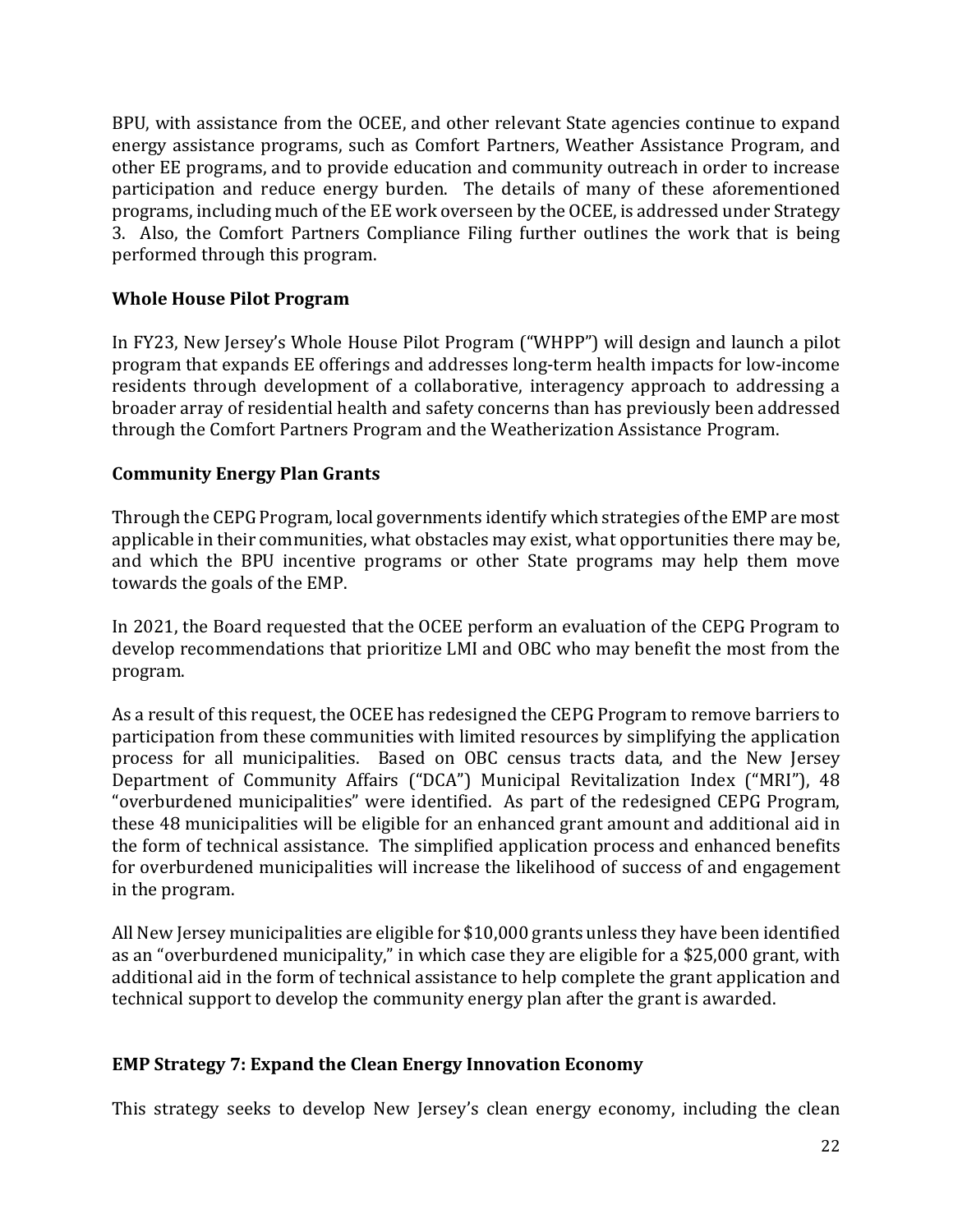energy tech sector and the burgeoning OSW industry, through workforce training, clean energy finance solutions, and investing in innovative research and development programs. With the establishment of the WIND Institute, as mentioned in greater detail above, which will coordinate education, workforce training, research and development, and capital investments, New Jersey will continue to lead and innovate on OSW. Not only are there climate benefits to New Jersey's clean energy goals, they also present significant opportunities to increase jobs and strengthen the economy.

#### <span id="page-22-1"></span>**Economic Development Authority**

# <span id="page-22-0"></span>Clean Energy Manufacturing Fund

The EDA will continue to manage the Edison Innovation Clean Energy Manufacturing Fund ("CEMF"), which provides assistance in the form of low-interest loans and non-recoverable grants to companies manufacturing renewable energy, clean energy, and energy-efficiency products in New Jersey. The CEMF will ultimately provide New Jersey consumers with greater access to these products by developing manufacturing facilities in the state.

No new applications will be accepted and no new grants or incentives will be awarded in FY22. Instead, EDA will manage the existing portfolio of loans and grants previously awarded through the programs. Ongoing work may include, but is not limited to, paying incentives previously awarded, monitoring compliance with the funding agreements, and collecting loan repayments.

#### R&D Energy Tech Hub

In FY21 and FY22, the Board entered into MOUs with the EDA to provide funding to support the EDA's Clean Tech Seed Grant Program for research and development activities for very early-stage, NJ based clean tech companies. Additionally, this funding has been used to support a clean tech research and development asset mapping and voucher initiative to increase awareness, access, and utilization of the State's physical clean tech innovationrelated assets, such as testing equipment and specialized fabrication equipment.

In FY23, funding is requested to continue the BPU's continued support of EDA's clean tech programs, including the addition of a new Clean Tech Pilot Demonstration Program which will enable NJ based companies to accelerate the commercialization and deployment of innovative clean energy technologies by providing funding for pilot demonstration ready projects to test and validate performance and de-risk the commercialization process.

# **Multiple EMP Strategies and All Other Programs**

Many of the programs offered through the NJCEP address multiple EMP strategies. Additionally, in order to fund salary expenses, marketing, and other essential administrative services for the NJCEP, funding has been allocated to continue to support the below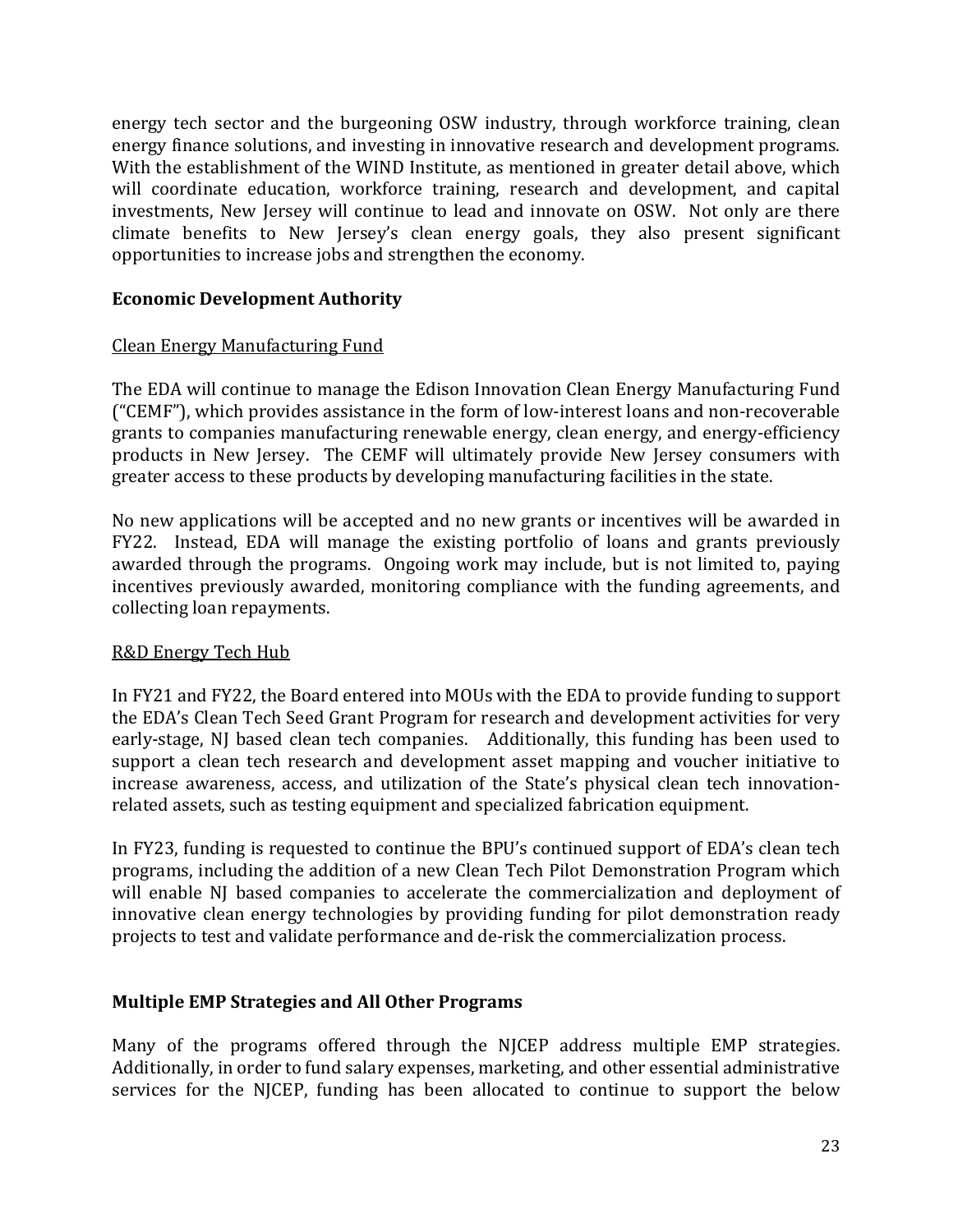programs.

# <span id="page-23-0"></span>**Planning and Administration**

#### <span id="page-23-1"></span>BPU Program Administration

The DCE is charged by the Board with the responsibility for administering the NJCEP. As the administrator of the NJCEP, the DCE is responsible for various program-related matters, including:

- 1. Developing recommendations to the Board regarding programs to be funded, budgets for those programs, and various matters related to the administration and implementation of the programs;
- 2. Drafting Board orders memorializing Board decisions and tracking compliance with such orders;
- 3. Administering the CEF to support all program activity, including:
	- a. Ensuring compliance with State policy and procedures regarding all payments to and from the CEF for program-relatedactivities;
	- b. Coordinating with Treasury with regard to financial management and reporting of the NJCEP and reconciliation of the CEF with the rest of the State financial system; and
	- c. Coordinating the activities of various working groups and stakeholder meetings, including soliciting input regarding programs, budgets, and program administrative matters;
- 4. Overseeing the activities of the program administrator and the utilities, coordinating with sister agencies such as EDA, and advancing education and outreach efforts, and other issues;
- 5. Developing reporting guidelines and providing the Board with regular updates regarding program activities;
- 6. Developing protocols for measuring energy savings and renewable energy generation;
- 7. Overseeing evaluation and related research activities;
- 8. Developing program goals, performance indicators, and minimum requirements for program management;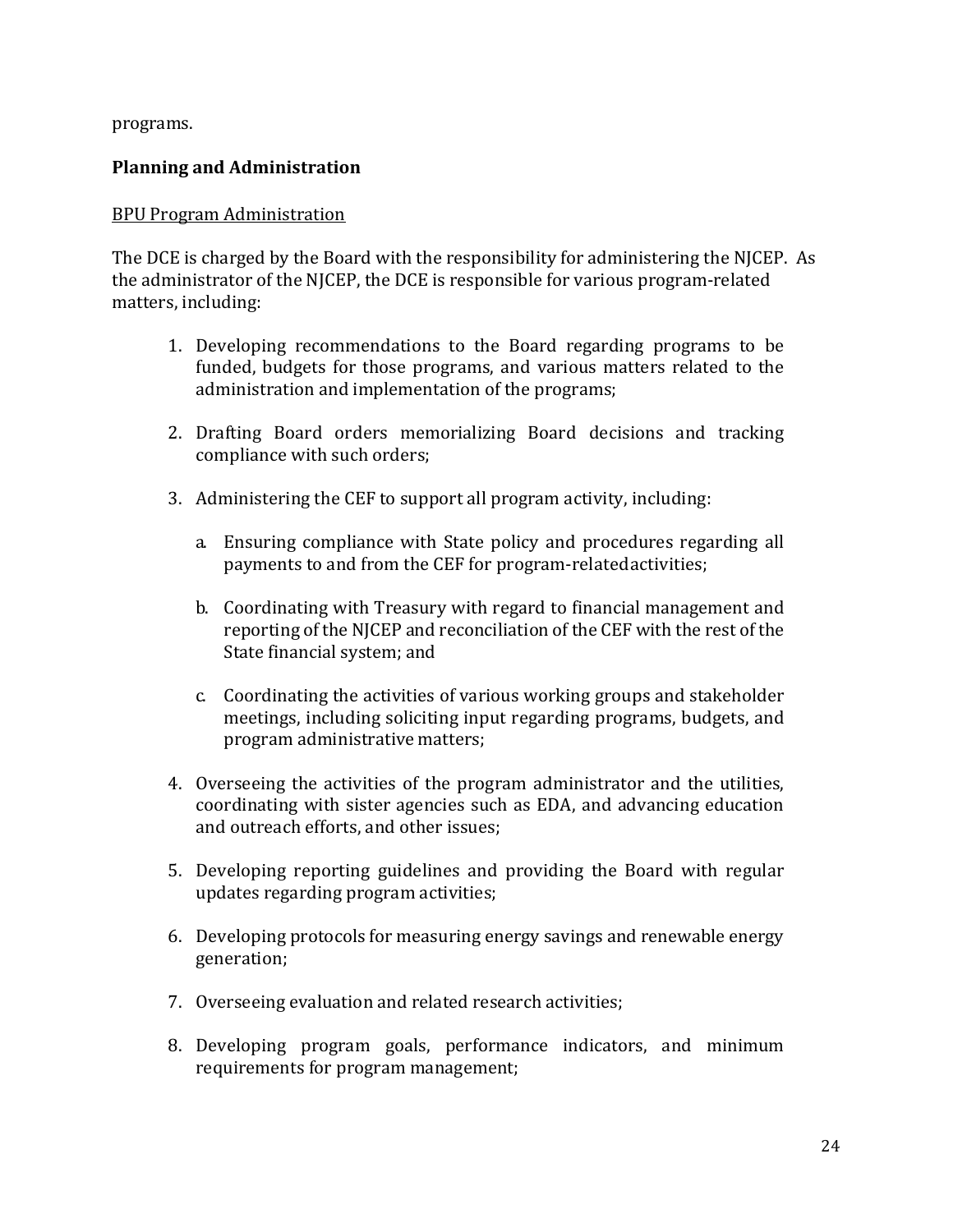- 9. Monitoring program activity, reviewing evaluation results, and recommending modifications to programs and budgets as required;
- 10. Developing requests for proposals to engage program administrators and/or managers, evaluation contractors, consultants, and other contractors that assist with the administration of the programs, evaluating proposals received, and selecting contractors;
- 11. Facilitating resolution of issues related to program management and customer complaints;
- 12. Managing the Comprehensive Resource Analysis proceedings to set funding levels; and
- 13. Managing requests for proposals for program services and related program transition activities.

# <span id="page-24-0"></span>Marketing

The NJCEP Marketing Plan is designed to enhance knowledge awareness among businesses, local government, and residents of energy efficiency and other clean energy initiatives and programs. The branding campaign, launched in April 2020, continues to build awareness among New Jerseyans and businesses of the clean energy resources available through the State of New Jersey, including rebates, Pay for Performance, Clean Energy incentives, and other NJCEP offerings, thereby increasing participation in all of the NJCEP's offerings and programs.

In FY23, the marketing plan will look to communicate the State's overarching goals and ongoing efforts to foster long-term, resilient, clean energy options and to reduce energy consumption and emissions to create a more sustainable environment for all of New Jersey in alignment with the EMP.

#### <span id="page-24-1"></span>Clean Energy Program Website

NJCleanEnergy.com supports the NJCEP's goals by providing information to the public about all of the division's offerings. The redesigned website will increase public awareness of the benefits of clean and efficient energy and of the incentives and financial assistance available to ratepayers. In addition, it will provide an easy-to-use and navigate platform to make applications more accessible and provide decision portals to allow customers to more easily find the most applicable programs.

# **Program Evaluation/Analysis**

Evaluation and related research provide insights into and analysis of clean energy markets and programs. The BPU is the lead implementing agency for the development and implementation of the EMP and the NJCEP. As such, the BPU is required to track and report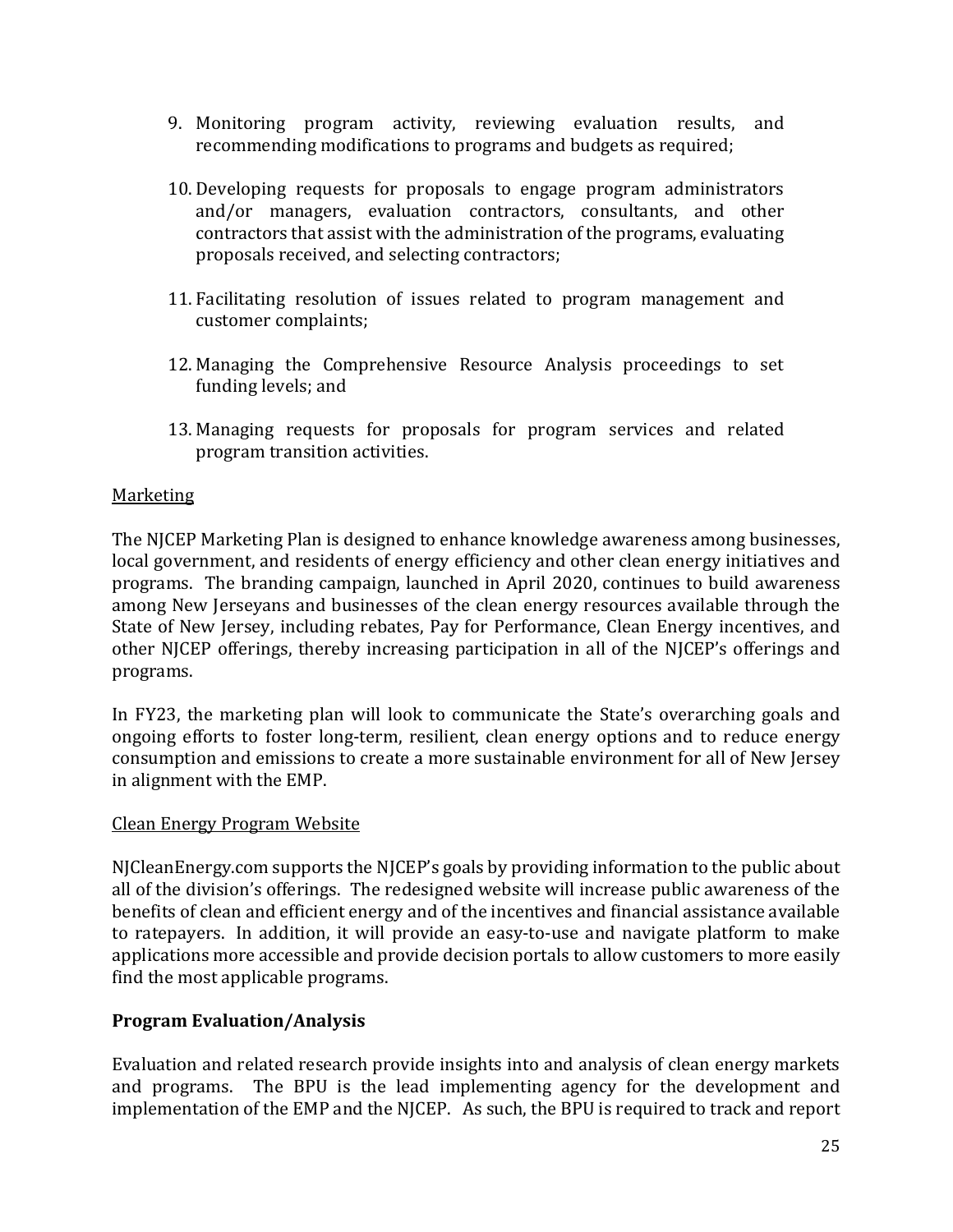on progress in meeting EMP goals, as well as to evaluate current and proposed NJCEP programs in terms of their rate impact and the cost versus benefits of specific programs operated through ratepayer funds. The BPU is also required to establish baselines related to EE, renewable energy generating sources, and emerging technologies, and to evaluate the market potential for current and emerging clean technologies.

# Energy Efficiency

The FY23 NJCEP proposal provides continued funding for evaluation, measurement, and verification ("EM&V") of utility- and State-run EE program outcomes for residential, governmental, commercial, and industrial markets. As led by the Statewide Evaluator, in FY23, the BPU's EE EM&V Working Group – which the Board created during the EE Transition – continues its work to evaluate utility- and State-run EE programs through development of a shared EM&V framework and schedule of studies applicable throughout each three-year period of utility-run EE programs.

Evaluation of EE programs includes assessment of whether the programs meet performance targets for energy savings achieved by harder-to-reach customer bases, such as multi-unit dwellers, income-eligible households, and small commercial customers, as called for by EMP Goal 3.1.3, which is to establish strategic and targeted EE programs to increase energy reductions and customer engagement.

EM&V studies will enable the EM&V Working Group to also evaluate changes to performance indicators that may include revised utility-specific targets for reductions in energy consumption and peak demand that support the minimum reductions mandated by the CEA. The scope of work managed by the EM&V Working Group directly tracks with EMP Goal 3.1.1, which calls for implementation of the CEA requirement that electric and gas utilities annually reduce consumption by at least 2% and 0.75%, respectively, including the establishment of clear performance indicators and targets and EM&V methods.

In FY23, the BPU will continue to work with RCGB to perform evaluation studies, including cost-benefit analyses of State-run EE programs and participate as a member of the EM&V Working Group.

Also in FY23, the BPU will engage an EE Evaluation Study Team ("EST") to conduct studies and perform evaluation work that have statewide applicability. The EST will also assess the impacts of and processes used by State-run EE programs.

#### <span id="page-25-0"></span>Energy Master Plan Rate Impact Study

The 2019 EMP established a set of goals and pathways for New Jersey to reach 100% clean energy by 2050, as directed by Governor Murphy in Executive Order No. 28. The Board developed an Integrated Energy Plan ("IEP"), a long-term forecasting model, to better inform the strategies set forth in the EMP, specifically modeling several scenarios to identify the most strategic and least-cost pathways to achieve New Jersey's 2050 clean energy and emissions targets. The IEP considered the costs and benefits of the full energy system under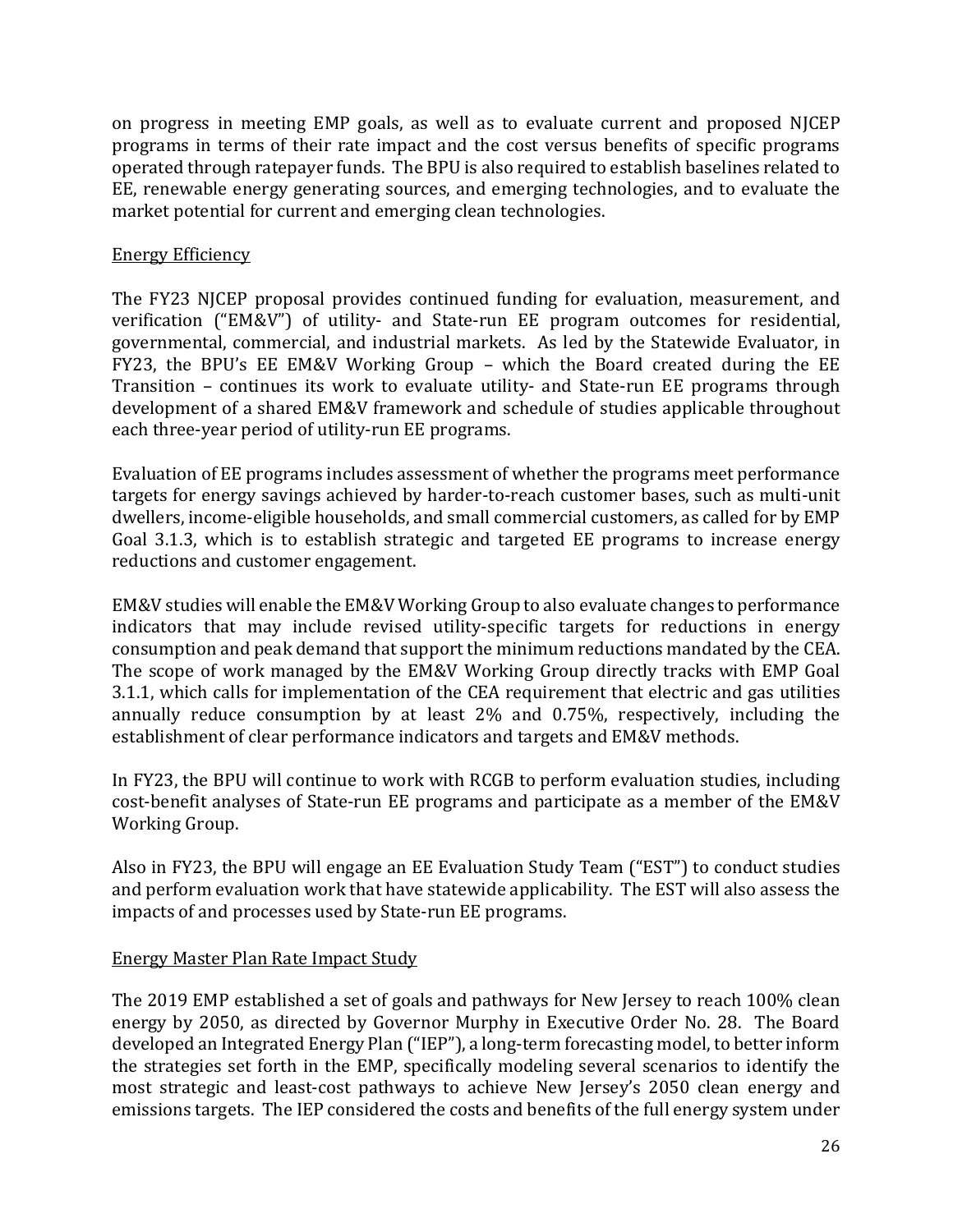such scenarios but not the individual ratepayer impacts of a clean energy transition.

Staff will work with a consultant to supplement the 2019 EMP and IEP and analyze the ratepayer impacts of a series of possible scenarios, building off of preliminary analysis initiated by RCGB. The consultant will assist Staff with developing cost estimates for the various elements of implementing New Jersey's clean energy goals, such as the Renewable Portfolio Standard, solar incentives, energy efficiency, EVs, offshore wind, energy storage ("ES") programs, and the Regional Greenhouse Gas Initiative.

# Dual Use Pilot

In July 2021, Governor Murphy, pursuant to EMP Goal 2.1.8, signed the Dual Use Solar Act (L. 2021, c. 170), which directs the Board to establish a pilot program for the development of dual-use solar projects on productive farmland (also known as "agrivoltaics"). The Pilot Program is designed to demonstrate and study the compatibility of active agricultural or horticultural production and solar photovoltaic infrastructure on the same property. Throughout 2022, and in close collaboration with the New Jersey Department of Agriculture, the DEP, and other interested stakeholders, the Board will conduct robust public engagement to gather input on the implementation of this law.

# <span id="page-26-0"></span>**Outreach and Education**

The BPU's EE Marketing Working Group – which the Board also established during the EE Transition – includes representatives of the BPU Staff from multiple divisions, the NJCEP program administrators, utility companies and their program administrators, the New Jersey Division of Rate Counsel, Sustainable Jersey, and others. This working group coordinates on outreach and education on energy efficiency programs offered across the state. The EE Marketing Working Group's activities are consistent with and supportive of EMP Goal 3.1.6, which is to "[s]treamline and increase marketing, education, awareness, and program administration."

#### <span id="page-26-1"></span>Clean Energy Conference

The DCE is planning the Clean Energy Conference for FY22, since it was delayed due to health concerns related to COVID-19. The conference will improve the visibility and exposure of the NJCEP and advance the State's clean energy goals by helping to educate the public about the benefits derived from the NJCEP and the opportunities available through the program, thereby increasing program participation. The conference will deliver a platform that will inform industry stakeholders about upcoming changes and enhancements to New Jersey's clean energy initiatives, thereby increasing New Jersey's national recognition as a leader in clean energy.

# **Memberships**

This component of the budget includes funding for sponsoring the National Association of State Energy Offices and the Clean Energy State Alliance, which coordinates efforts among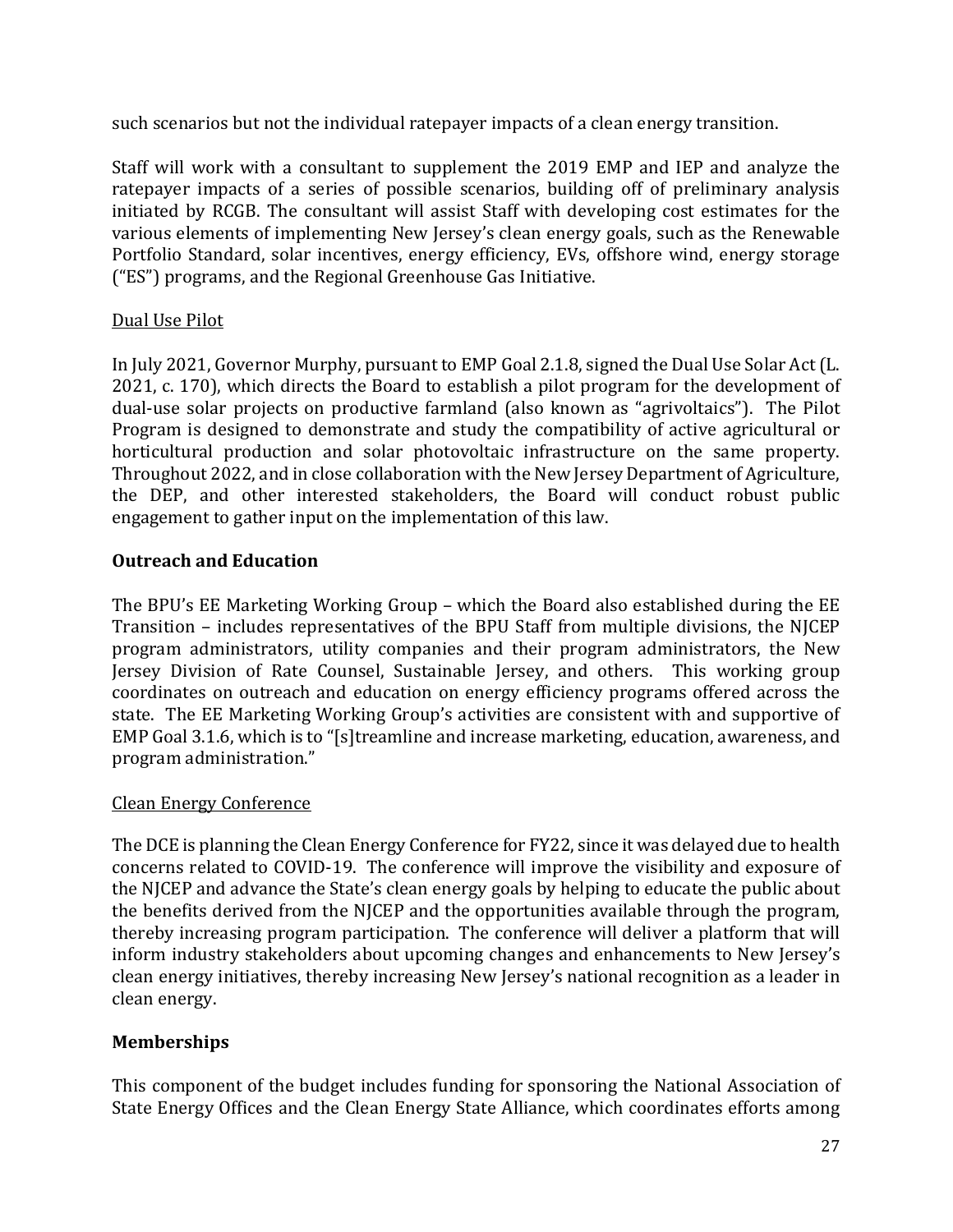state energy offices, as well as other memberships key to ensuring collaboration and utilization of best practices from other states.

#### **BPU Initiatives**

#### Heat Island Pilot

The OCEE proposes to undertake a pilot project that seeks to address the impacts of the heat island effect. This pilot would involve interagency coordination with the goal of offering incentives to address several of the underlying factors that contribute to the heat island effect and will also have the benefit of increasing EE and resilience.

#### Energy Bill Assistance

Since the onset of the public health emergency in 2020, the Board has taken a leading role in safeguarding the access to electric, gas, water and wastewater, and essential telecommunications services for customers. The Board expanded access to and funding for programs like the Universal Service Fund ("USF") and the Payment Assistance for Gas and Electric ("PAGE") Program. Working with all of the utilities and other companies subject to the Board's jurisdiction, along with representatives of community groups, customer advocates and Rate Counsel, Staff has ensured compliance with the various Executive Orders regarding utility operations, including the moratorium on shutoffs for nonpayment and the subsequent grace period and enrollment period.

In partnership with the Department of Community Affairs ("DCA"), as of June 1, 2022, Staff facilitated the distribution of over \$160m of the \$250m in American Rescue Plan ("ARP") funding for utility bill arrearages through the programs administered by the DCA. Staff expects the remainder of the funds to be disbursed before the end of the 3rd Quarter ("Q3") of 2022. The bulk of this assistance was distributed to customers in a collaborative process with the utility service providers, where customers with arrearages over \$300 and more than 30 days overdue, not otherwise eligible for assistance, were identified by the utility and contacted by DCA; approximately 136,000 customers have been provided assistance through this effort. In addition to the ARP-funded assistance, the BPU provides funding for the USF and PAGE Programs. The USF program has provided \$103,462,077 of assistance, year to date (an increase of 65%) to 192,918 customers (an increase of 47%). The smaller, more moderate-income PAGE Program has disbursed about \$1.9 million year to date (slightly lower than last year at this time due to grant cap changes) but reached over 4,500 households (a 97% increase).

A key feature of the arrearage assistance provided to date has been the leveraging of the Fresh Start Program, whereby eligible customers who make 12 consecutive monthly payments on their current bill have the past due balance paid in full by the program.

In recognition of the urgent and ongoing need many customers still have for assistance, Staff is investigating options for additional arrearage assistance using FY23 funds. At this time, Staff is considering one-time assistance for customers who are unable to secure adequate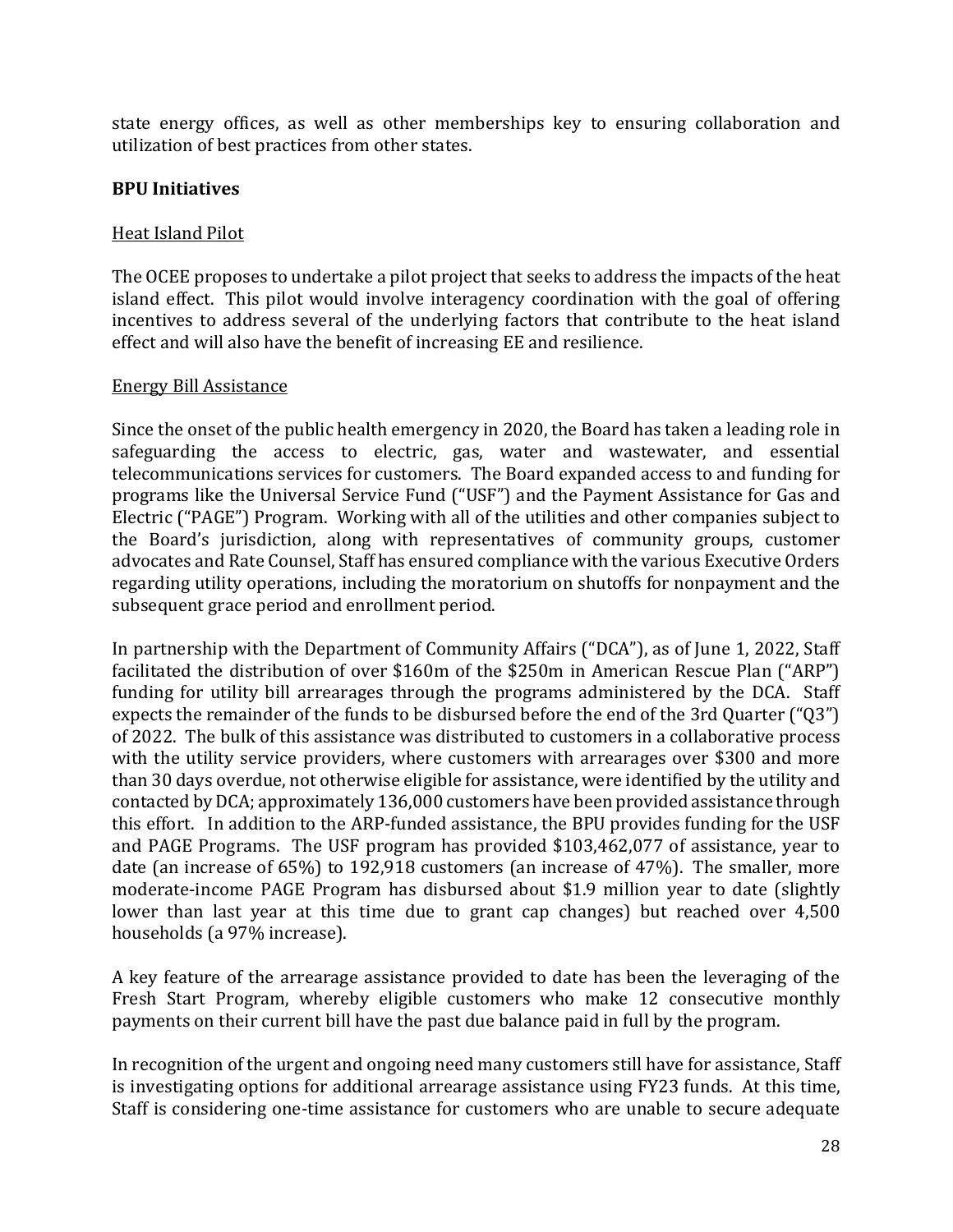relief through existing programs such as those described above. Staff is gathering data on the residential customer accounts with the largest, oldest balances, and examining eligibility criteria, such as recent participation in one or more assistance programs (like those identified as a basis for automatic eligibility in the Board's rules.) Factors such as interest in, but inability to successfully complete, a Fresh Start plan, will be given priority consideration.

#### Workforce Development

As the clean energy economy continues to grow in New Jersey, we recognize that workforce development and training are key components of realizing our efficiency, generation, and energy equity goals while providing clean, green jobs to workers in New Jersey. To that end, the NJCEP will launch a workforce development program, with a focus on community-based approaches that will build a more inclusive and representative clean energy workforce. This may consist of: a Workforce Development Grant Program, which will provide funding to nonprofits, community-based organizations, colleges/universities, technical training facilities, and high schools/vocational-tech schools located in or that serve OBC; an incentive-based mentorship/apprenticeship program with contractors; enhanced incentives for customers that hire local contractors and that are based in and serve their communities; and establishment and development of prioritization/weighing processes to support OBC and contractors in implementing EE programs. The development and implementation of these initiatives will be supported by the Workforce Development and Equity Working Groups established through the EE transition.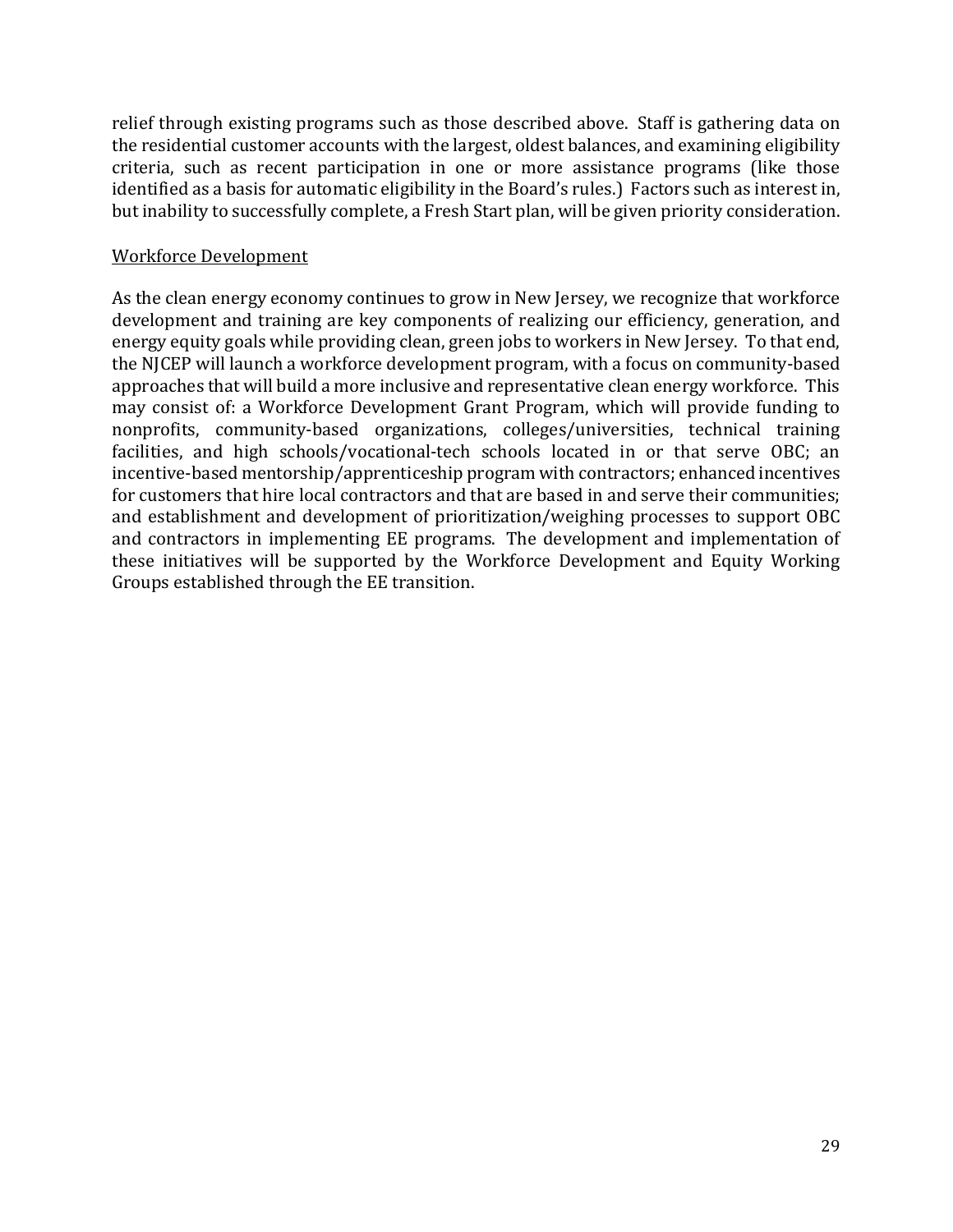# <span id="page-29-0"></span>**Fiscal Year 2023 Program Budgets**

The following table set out a detailed FY23 budget for programs managed by the DCE:

|                                                  |                     | FY23 Detailed Budget - Cost Category Budgets (\$) |                                 |                 |                                                                           |                                              |                   |
|--------------------------------------------------|---------------------|---------------------------------------------------|---------------------------------|-----------------|---------------------------------------------------------------------------|----------------------------------------------|-------------------|
| <b>Program/Budget Line</b>                       | <b>Total Budget</b> | Administration                                    | Sales,<br>Marketing,<br>Website | <b>Training</b> | Rebates,<br><b>Grants and</b><br><b>Other Direct</b><br><b>Incentives</b> | <b>Rebate</b><br><b>Processing</b><br>and QA | <b>Evaluation</b> |
| <b>Total NJCEP</b>                               | 326,785,136         | 33,520,261                                        | 4,275,665                       | 27,598,370      | 211,940,530                                                               |                                              | 49,450,310        |
| <b>Energy Efficiency</b><br><b>Programs</b>      | 93,242,566          | 13,974,296                                        |                                 |                 | 79,268,270                                                                |                                              |                   |
| <b>Energy Efficiency</b><br><b>Transition</b>    | 23,290,494          | 13,974,296                                        |                                 |                 | 9,316,198                                                                 |                                              |                   |
| <b>State Facilities</b><br><b>Initiatives</b>    | 56,670,192          |                                                   |                                 |                 | 56,670,192                                                                |                                              |                   |
| <b>Acoustical Testing</b><br><b>Pilot</b>        | 3,281,880           |                                                   |                                 |                 | 3,281,880                                                                 |                                              |                   |
| <b>LED Streetlights</b><br>Replacement           | 10,000,000          | -                                                 |                                 |                 | 10,000,000                                                                |                                              |                   |
| <b>Distributed Energy</b><br><b>Resources</b>    | 1,687,500           |                                                   |                                 |                 | 1,187,500                                                                 |                                              | 500,000           |
| <b>Microgrids</b>                                | 1,687,500           |                                                   |                                 |                 | 1,187,500                                                                 |                                              | 500,000           |
| <b>RE Programs</b>                               | 28,928,500          | 25,000                                            |                                 |                 | 20,000,000                                                                |                                              | 8,903,500         |
| <b>Offshore Wind</b>                             | 28,928,500          | 25,000                                            |                                 |                 | 20,000,000                                                                |                                              | 8,903,500         |
| <b>EDA Programs</b>                              | 28,910,000          | 511,630                                           |                                 | 24,098,370      |                                                                           |                                              | 4,300,000         |
| <b>Clean Energy</b><br><b>Manufacturing Fund</b> | 60,000              | 60,000                                            |                                 |                 |                                                                           |                                              |                   |
| <b>NJ Wind</b>                                   | 21,500,000          | 84,130                                            |                                 | 17,115,870      |                                                                           |                                              | 4,300,000         |
| <b>R&amp;D Energy Tech Hub</b>                   | 7,350,000           | 367,500                                           |                                 | 6,982,500       |                                                                           |                                              |                   |
| <b>Planning and</b><br>Administration            | 53,245,639          | 14,509,335                                        | 2,775,665                       |                 | 1,713,829                                                                 |                                              | 34,246,810        |
| <b>BPU Program</b><br><b>Administration</b>      | 5,585,000           | 5,585,000                                         |                                 |                 |                                                                           |                                              |                   |
| <b>Marketing</b>                                 | 10,500,000          | 8,924,335                                         | 1,575,665                       |                 |                                                                           |                                              |                   |
| <b>CEP Website</b>                               | 500,000             |                                                   | 500,000                         |                 |                                                                           |                                              |                   |
| Program<br><b>Evaluation/Analysis</b>            | 34,246,810          | $\overline{\phantom{a}}$                          |                                 |                 |                                                                           |                                              | 34,246,810        |
| <b>Outreach and</b><br><b>Education</b>          | 2,313,829           | $\qquad \qquad \blacksquare$                      | 700,000                         |                 | 1,613,829                                                                 |                                              |                   |
| Sustainable Jersey                               | 791,231             | -                                                 | $\overline{\phantom{a}}$        |                 | 791,231                                                                   |                                              |                   |
| <b>NJIT Learning Center</b>                      | 822,598             |                                                   |                                 |                 | 822,598                                                                   |                                              |                   |